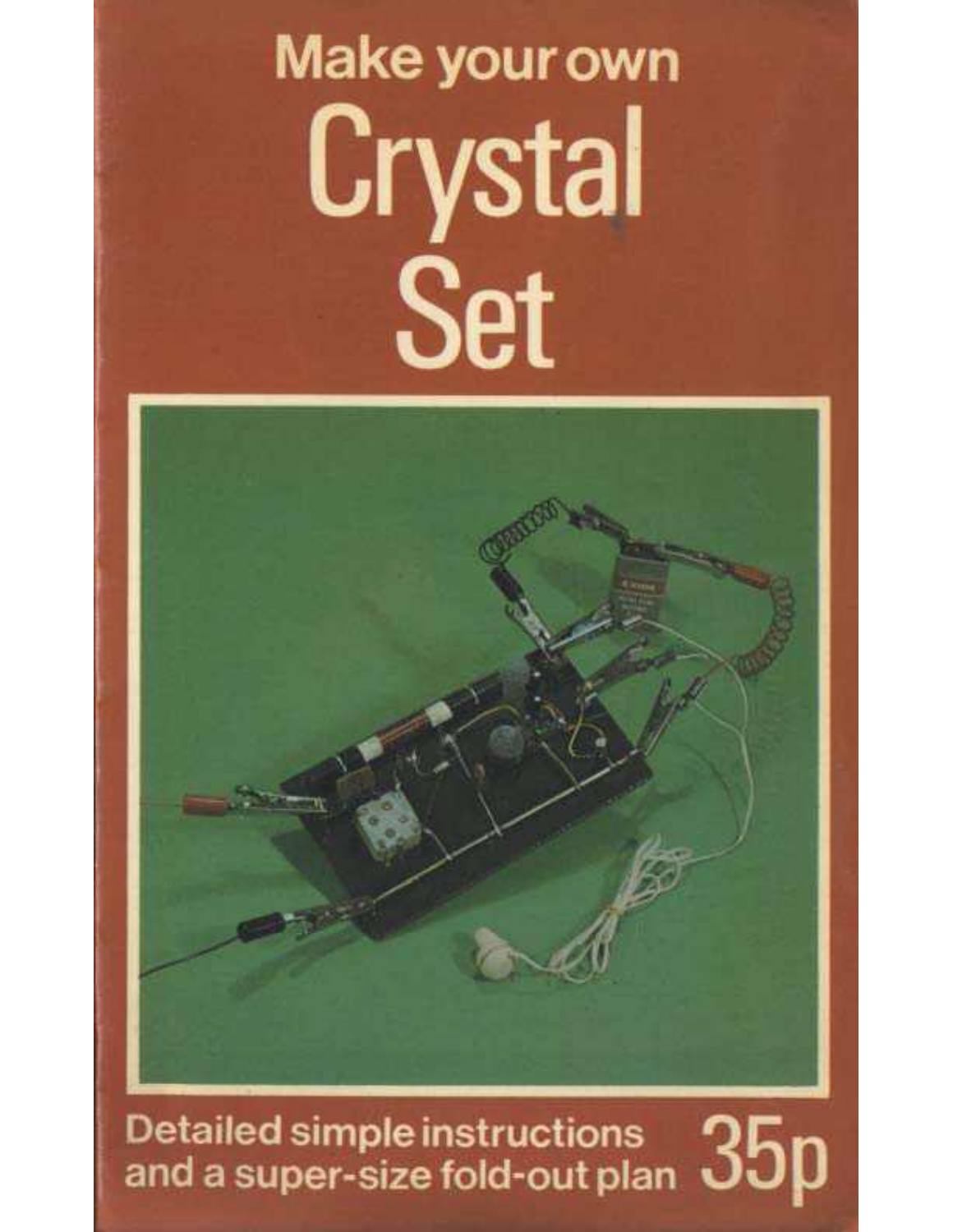### A WOLFE FOLDAPLAN BOOK

Make Your Own Make Your Own<br>Crystal Set **ystal S**<br>R. H. WARRING

R. H. WARRING<br>Illustrated by Andrew Calder

WOLFE PUBLISHING LIMITED 10 EARLHAM STREET . LONDON WC2H 9LP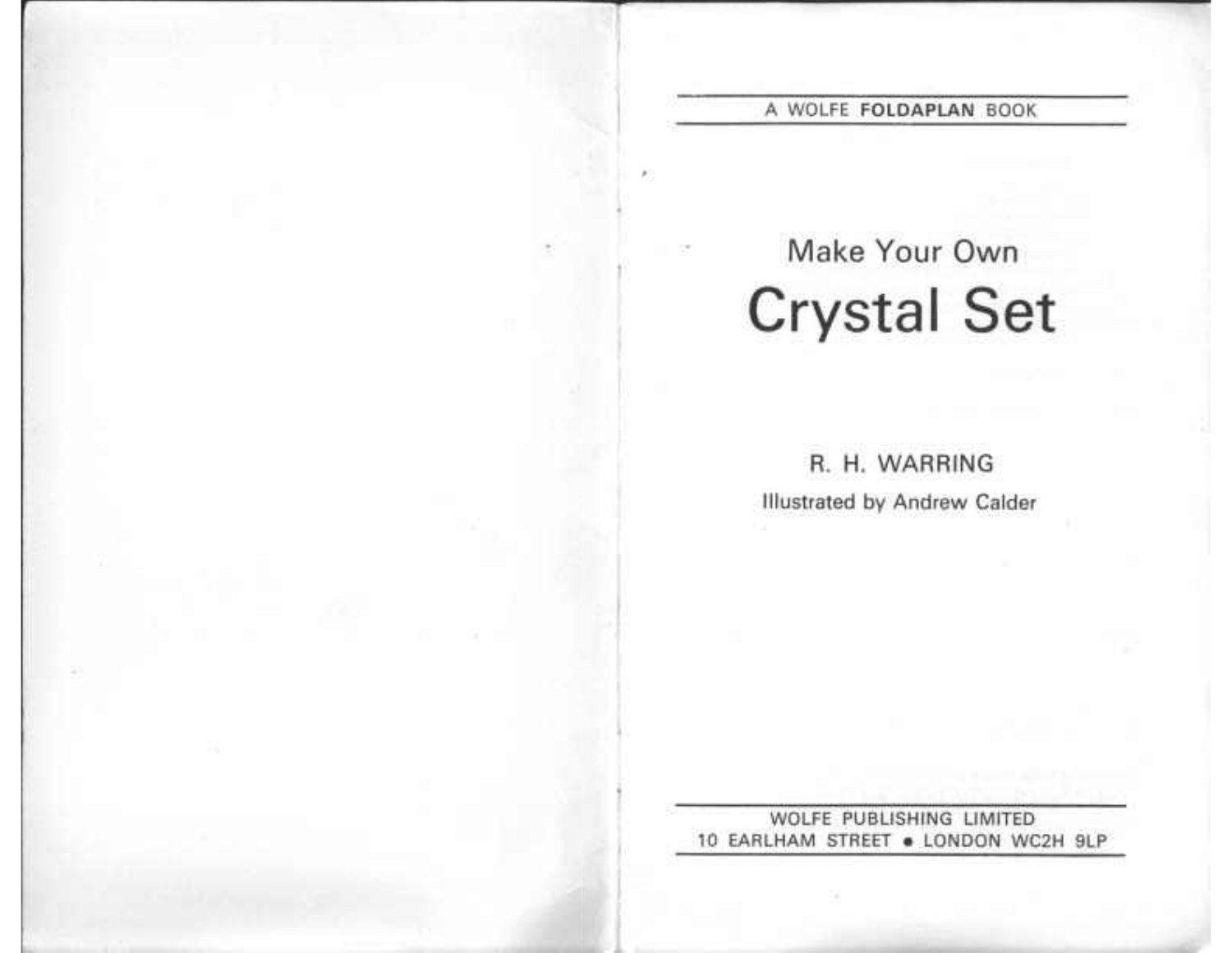### TITLES IN THIS SERIES:

Build Your Own Castle Build Your Own Doll's House Make Your Own Doll's House Bedroom Furniture Make Your Own Doll's House Lounge Furniture Make Your Own Doll's House Kitchen Furniture Make Your Own Doll's House Dining Room Furniture Make Your Own Morse Buzzer Make Your Own Crystal Set

### SBN 7234 0556 5

C 1974 Wolfe Publishing Limited

Printed in Great Britain by Oxley Printing Group Ltd, London and Edinburgh

# $\frac{2}{7}$

A crystal set is so called because the very earliest radio receivers<br>did, in fact, use a crystal and a length of wire or 'cat's whisker' to component called a *diode* for the same purpose. Because the principle of working is the same, they are still called 'crystal sets'. 2 - 10 - 11 - 11

provided you live in an area where radio reception is good. In<br>poor listening areas-those distant from powerful transmitting **Make Your Own**<br>
Crystal set is so called because the very earliest radio receivers<br>
A crystal set is so called because the very earliest radio receivers<br>
did, in fact, use a crystal and a length of wire or 'cat's whisker'

working as well as possible. Then you can add on the amplifier stage for even better results. An amplifier is only an 'added on' circuit, so the design given allows for this. You can first build the basic crystal set and get it working as well as possible. Then you can add on the amplifier stage for even better res

The real secret behind the successful working of a crystal set The real secret behind the successful working of a crysta<br>is an efficient *tuned circuit* and external *aerial*—plus a good i<br>connection. A tuned circuit consists of a *coil* and a *capacitor* orking as well as possible. Then you can add on the amplifier<br>ige for even better results.<br>The real secret behind the successful working of a crystal set<br>an efficient *tuned circuit* and external *aerial*—plus a good *eart* 

A coil, really, is only a length of insulated wire wound on a circular rod or former. A capacitor is another particular type of is an efficient *tuned circuit* and external *aerial*—plus a good *earth*<br>connection. A tuned circuit consists of a *coil* and a *capacitor*.<br>A coil, really, is only a length of insulated wire wound on a<br>circular rod or fo sircular rod or former. A capacitor<br>electronic component, designed to !<br>electricity—hence its name, capacitor A coll, realty, is only a length of insulated wile would be a<br>stroutar rod or former. A capacitor is another particular type of<br>electricity—hence its name, capacitor.<br>In order to adjust the tuning to correspond to differen

In order to adjust the tuning to correspond to different broadcast<br>In order to adjust the tuning to correspond to different broadcast<br>tion Trequencies, the capacitor used is a *variable* type (also<br>own as a tuning capacito In order to adjust the tuning<br>station Trequencies, the capa<br>known as a tuning capacitor).

known as a tuning capacitor).<br>'Frequency' is a measure of the rate at which a radio waves<br>'vibrates' or *oscillates*. Broadcast stations send out radio waves of station frequencies, the capacitor used is a *variable* type (also<br>known as a tuning capacitor).<br>"Frequency' is a measure of the rate at which a radio wave<br>vibrates' or *oscillates*. Broadcast stations sund out radio waves wibrates' or *oscillates*. Broadcast stations sund out radio waves of<br>a particular frequency. To tune into a particular station a receiver<br>has to be adjusted to respond to the *broadcast frequency* of that<br>station.<br>Turning has to be adjusted to respond to the *broadcast frequency* of that station.

is to be adjusted to respond to the *broadcast frequency* of that<br>tion.<br>Turning the knob on the capacitor varies the electrical state of<br>tions in the range covered by the design of the *coil.*<br>The coil is an item which is the tuned circuit, so that the set can be tuned in to different stations in the range covered by the design of the coil.<br>The coil is an item which is easy to make (although you can

also buy readymade tuning coils matched to specific values of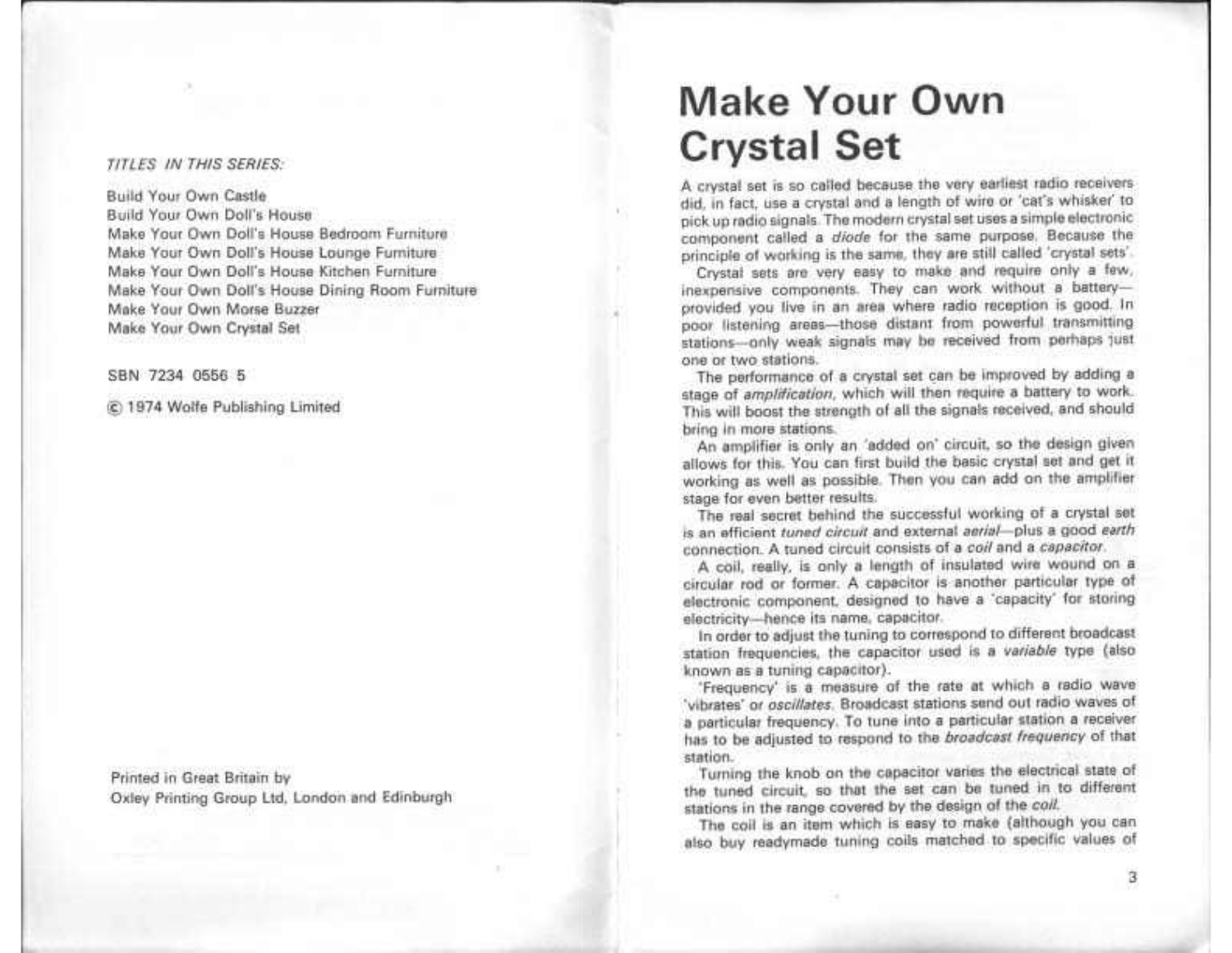tuning capacitors).

The electrical symbols of the components which go to make tuning capacitors),<br>The electrical symbols of the components which go to make<br>a tuned circuit are shown in Fig. 1. A coil is shown at A; a<br>capacitor is shown at B (the arrow drawn through the capacitor tuning capacitors).<br>
The electrical symbols of the components which go to make<br>
a tuned circuit are shown in Fig. 1. A coil is shown at A;<br>
capacitor is shown at B (the arrow drawn through the capacito<br>
indicates that it The electrical symbols of the components which go to make<br>a tuned circuit are shown in Fig. 1. A coil is shown at A; a<br>capacitor is shown at B (the arrow drawn through the capacitor<br>indicates that it is a variable capacito indicates that it is a *variable* capacitor). Co<br>connected as shown at C. Add an aerial a<br>the complete turned circuit is shown at D Fig.1<br>It is a *variable* capacitor). Coil and capacitor and<br>thown at C. Add an aerial and earth connectioned circuit is shown at D.<br>Fig.1



This circuit, when tuned to a particular broadcast signal, has a.<br>Ininute electric current generated in it, at the same frequency as<br>the signal. To *detect* this current, and transform it into the type of This circuit, when tuned to a particular broadcast signal, has a<br>minute electric current generated in it, at the same frequency as<br>the signal. To *detect* this current, and transform it into the type of<br>signal which can be This circuit, when tuned to a particular broadcast signal, has ininute electric current generated in it, at the same frequency as the signal. To *detect* this current, and transform it into the type of the signal which can minute electric current generated in it, at the same frequency as<br>the signal. To *detect* this current, and transform it into the type of<br>signal which can be made audible, a diode is connected to the<br>coil, as shown in Fig. signal which can be made audible, a diode is connected to the coil, as shown in Fig. 2A. If the other side of the diode is connected to headphones, and the other side of the headphones connected back to the 'earth' and of almost-a complete radio receiver.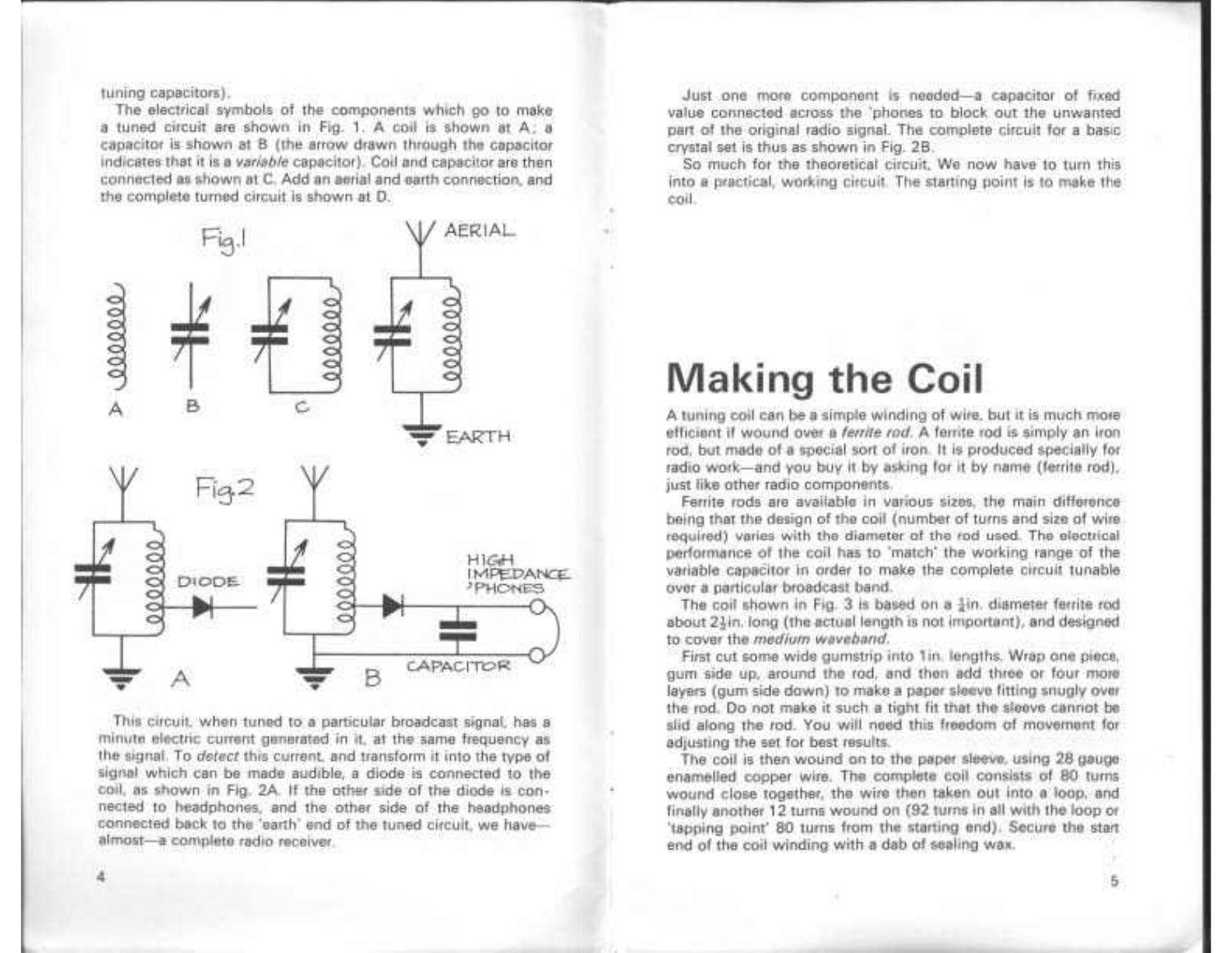





 $\begin{array}{ll} \text{This is a 5\frac{1}{2}in.}\times \text{3in.} \text{ rectangle of } \text{Paxolin sheet.} \text{ (Paxolin is a special kind of hard plastic, mode in sheet form, to use as a base.} \end{array}$ This is a 5<sup>1</sup><sub>2</sub>in. × 3in. rectangle of Paxolin sheet. (Paxolin is a<br>special kind of hard plastic, made in sheet form, to use as a base<br>panel for mounting radio components on.) If you cannot buy it special kind of hard plastic, made in sheet form, to use as a base<br>panel for mounting radio components on.) If you cannot buy it<br>this size you will have to cut from a larger sheet, using a hacksaw panel for mounting radio components on.) If you cannot buy it<br>this size you will have to cut from a larger sheet, using a hacksaw.<br>Check the dimensions by laying over Plan Sheet Diagram 1.<br>which is full size.<br>Make a tracin This is a bath.<br>special kind of h<br>panel for mount<br>this size you will<br>Check the dime<br>which is full size

fake a tracing of this plan and transfer to the Paxolin to mark<br>hole positions to be drilled. Holes A and B are drilled with a<br>n. drill. Holes C. D. E. F. G and H are drilled with a 3mm drill which is full size.<br>
Make a tracing of this plan and transfer to the Paxolin to mark<br>
the hole positions to be drilled. Holes A and B are drilled with a<br>
Hole J is drilled to match the mounting sleeve size of the variable Hole J is drilled to match the mounting sizeve size of the variable<br>capacitor (now identified as C1). Hole K is drilled to match the<br>mounting size of the 5K *potentiometer.*<br>Plan Sheet Diagram 2 shows the next step. The tu  $\frac{1}{k}$ gin, drill. Holes C, D, E, F, G and H are drilled with a 3mm drill.<br>Hole J is drilled to match the mounting sleeve size of the variable<br>capacitor (now identified as C1). Hole K is drilled to match the<br>mounting si

capacitor (now identified as C1). Hole K is drilled to match the<br>mounting size of the 5K *potentiometer*.<br>Plan Sheet Diagram 2 shows the next step. The tuning capacito<br>(C1) is mounted by its nut, with the spindle and knob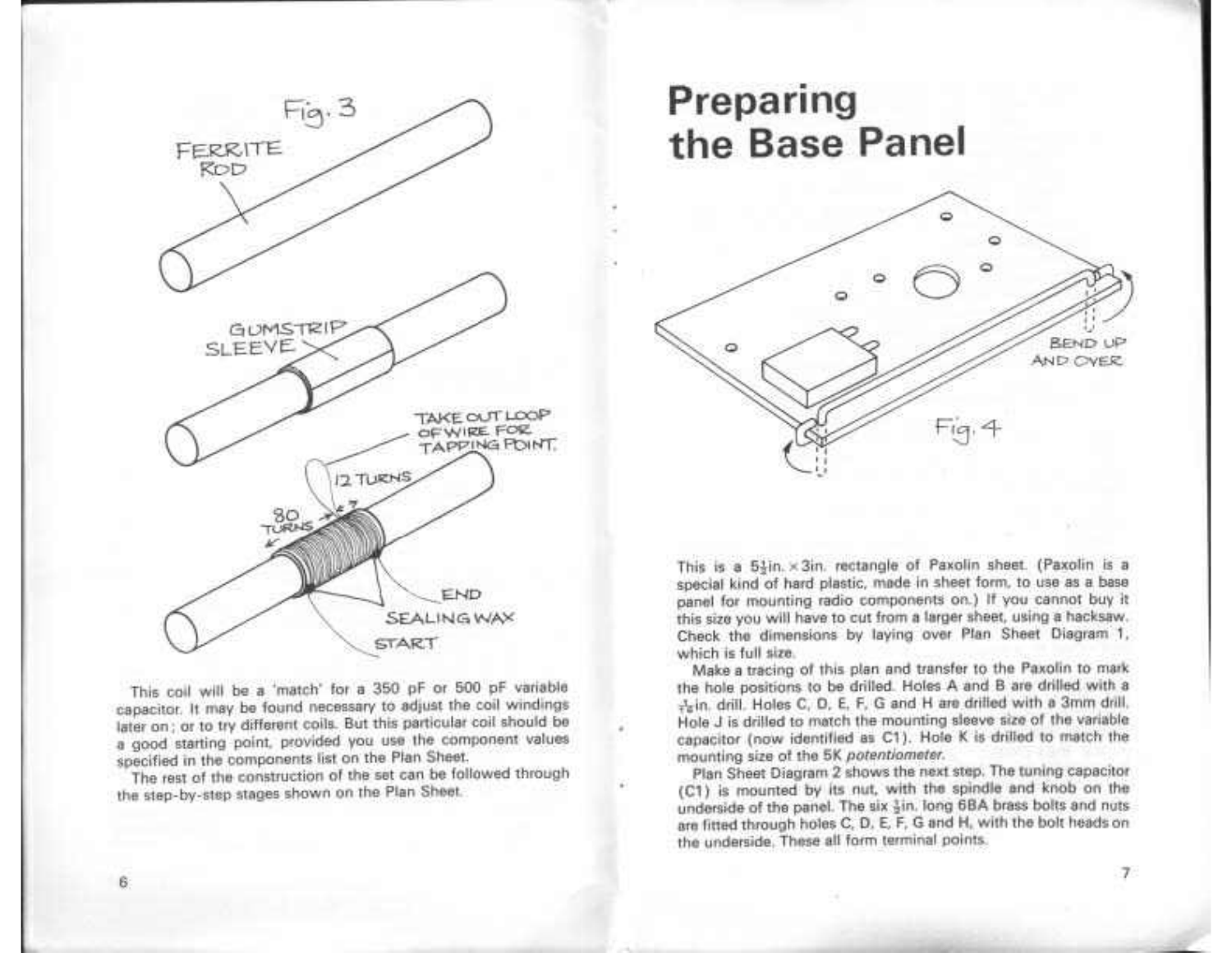Cut off a 6in. length of 16 gauge tinned copper wire. Bend one end at right angles, about 16 gauge tinned copper wire. Bend one<br>Than and at right angles, about عالية from the end, and pass through Cut off a 6in. length of 16 gauge tinned copper wire. Bend one<br>end at right angles, about £in. from the end, and pass through<br>hole A. Now bend the other end to pass through hole B. Bend the Cut off a 6in. length of 16 gauge tinned copper wire. Bend one<br>end at right angles, about  $\frac{1}{2}$ in, from the end, and pass through<br>hole A. Now bend the other end to pass through hole B. Bend the<br>spare wire back over the Cut off a 6in. length of 16 gauge tinned copper wire. Bend one<br>end at right angles, about  $\frac{1}{2}$ in, from the end, and pass through<br>hole A. Now bend the other end to pass through hole B. Bend the<br>spare wire back over th spare wire back over the eo<br>Sheet Diagram 3 and Fig.<br>connecting line of the circuit The A. Now bend the other end to pass through hole B. Bend the<br>tuning wire back over the edges of the panel, as shown on Plan<br>then Diagram 3 and Fig. 4. This is the common or 'earthy<br>meeting line of the circuit.<br>The tuning

connecting line of the circuit.<br>The tuning coil is then mounted on the Paxolin panel in the<br>position shown on Plan Sheet Diagram 4. The easiest way of Sheet Diagram 3 and Fig. 4. This is the common or 'earthy<br>connecting line of the circuit.<br>The tuning coil is then mounted on the Paxolin panel in the<br>position shown on Plan Sheet Diagram 4. The easiest way of<br>mounting is t connecting line of the circuit.<br>The tuning coil is then mounted on the Paxolin panel in the<br>position shown on Plan Sheet Diagram 4. The easiest way of<br>mounting is to stick the coil to the Paxolin with a blob of sealing<br>wax wax. Check that you can slide the ferrite rod smoothly backwards and forwards through the paper sleeve. Plan Shown on Plan Sheet Diagram 4. The easiest way of said to the Diagram 4. The easiest way of seating is to stick the coil to the Paxolin with a blob of seating the wiring connections of forwards through the paper sleev mounting is to stick the coil to the Paxolin with a blob of sealing<br>wax. Check that you can slide the ferrite rod smoothly backwards<br>and forwards through the paper sleeve.<br>Plan Sheet Diagram 5 now shows the *wiring connect* 

Plan Sheet Diagram 5 now shows the wiring connections to<br>be completed. All joints should be soldered, using an electric<br>soldering iron and resin-cored solder. Just make sure that the and forwards through the paper sleeve.<br>
Plan Sheet Diagram 5 now shows the *wiring connections* to<br>
be completed. All joints should be *soldered*, using an electric<br>
soldering iron and resin-cored solder. Just make sure th be completed. All joints should be *soldered*, using an electric<br>soldering iron and resin-cored solder. Just make sure that the<br>wire ends are clean, and you should have no trouble making good<br>soldered joints. The tuning co soldered joints. The tuning coil wires should be cut to suitable<br>langth and the ends scraped clean of enamel before attempting to<br>solder in place. Connecting their and really contained in the state of the state of the state of the state of the made are connections to be made are

iust in piace.<br>Connections to be made are :<br>START of tuning coil to nearest terminal on C1 Connections to be made are .<br>START of tuning coil to nearest term<br>TAP on tuning coil to terminal bolt D

TAP on tuning coil to terminal bolt D.<br>END of tuning coil winding to other terminal on C1.

Connections to be made are :<br>START of tuning coil to nearest terminal on C1,<br>TAP on tuning coil to terminal bolt D.<br>END of tuning coil winding to other terminal on C1.<br>The same terminal on C1 connected to the "common" line TAP on tuning coil to terminal bolt D.<br>FND of tuning coil winding to other terminal on C1.<br>The same terminal on C1 connected to the "common" line (use<br>separate piece of enamelled wire with ends scraped clean).<br>The other te

a separate piece of enamelled wire with ends scraped clean).<br>The other terminal of C1 (the one connected to the start of the coil) to terminal bolt C. END of tuning coil winding to other terminal on C1.<br>The same terminal on C1 connected to the "common" line (use<br>separate piece of enamelled wire with ends scraped clean).<br>The other terminal of C1 (the one connected to the The other terminal of C1 (the one connected to the start of the<br>il) to terminal bolt C.<br>Capacitor C2 connected between terminal bolt E and the<br>immon line.<br>Terminal bolt E connected to terminal bolt H with a spare

Capacitor C2 connected between terminal bolt E and the<br>'common' line.

common line<br>Terminal bi<br>length of wire length of wire.<br>The diode connected between terminal bolts D and E. The community of the basic completed between terminal bolt E and the<br>ominan line.<br>Terminal bolt E connected to terminal bolt H with a spare<br>ingth of wire.<br>The diode connected between terminal bolts D and E.<br>This completes

be tried out for working.



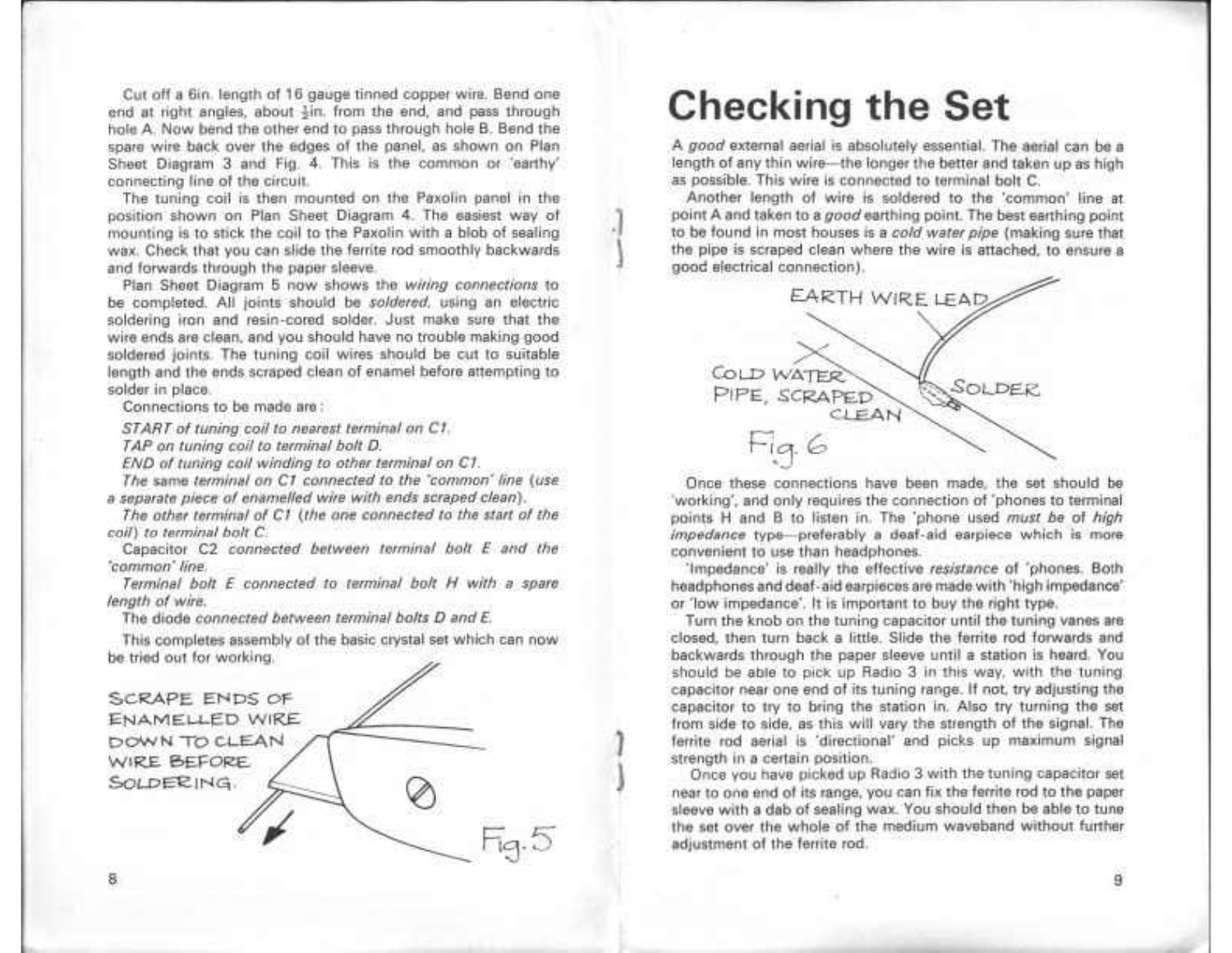## IF THINGS DO NOT WORK OUT

If you get no results at all, then the first thing to do is to check that all your connections are correct-and there are no bad soldered joints. If connections are all good (and correct) you should be able to hear something when adjusting C1 over its full range-if only a weak crackle or two. That at least will show that the set is working !

Here are other things you can try if you are not getting proper results:

(i) If signals are so weak as to be almost inaudible, see if you can improve the external aerial. Use a longer length of wire, draped in various positions. Or you can try connecting the aerial wire to the springs of a bed (these often make a very good aerial!)

(ii) Try an alternative earthing point connection-say directly to a tap.

(iii) Try swapping over the aerial and earth connections-i.e. aerial wire to A and earth to C. Sometimes this works well.

(iv) Remove the connecting wire between terminal point C and the tuning capacitor and replace with a capacitor (C3). This can often considerably improve the efficiency of the aerial.

(iv) The tuning range of the coil can be adjusted by taking off (or adding on) an equal number of turns from each end of the coil. This is something you can experiment with to extend the working range of your set, and bring in more stations.

Remember, you can only expect very weak signal strength from a basic crystal set. Also reception conditions vary a lot from day to day, and even hour to hour.

## **Further Experiments**

Plan Sheet Diagram 6 shows another 'trick' you can try. Instead of connecting the aerial directly to the tuning capacitor (or 'coupling' through capacitor C3), connect to terminal point D. Try with, and without, capacitor C3.

Another idea which often gives improved results is to use an inductively coupled tuning coil. This comprises two separate windings-the main tuning coil with a separate coupling coil wound on top, as shown in Fig. 7 and Plan Sheet Diagram 7.

The idea with inductive coupling is that instead of a direct connection, varying electric currents are transferred from one coil to another electromagnetically. This can be better than direct coupling sometimes.

Replace the original tuning coil with this new version and complete the connections as shown. Changing the tuning coil can often make quite a difference; and you can also make different coils to cover different wavebands. Some alternative designs are shown on the Plan Sheet.

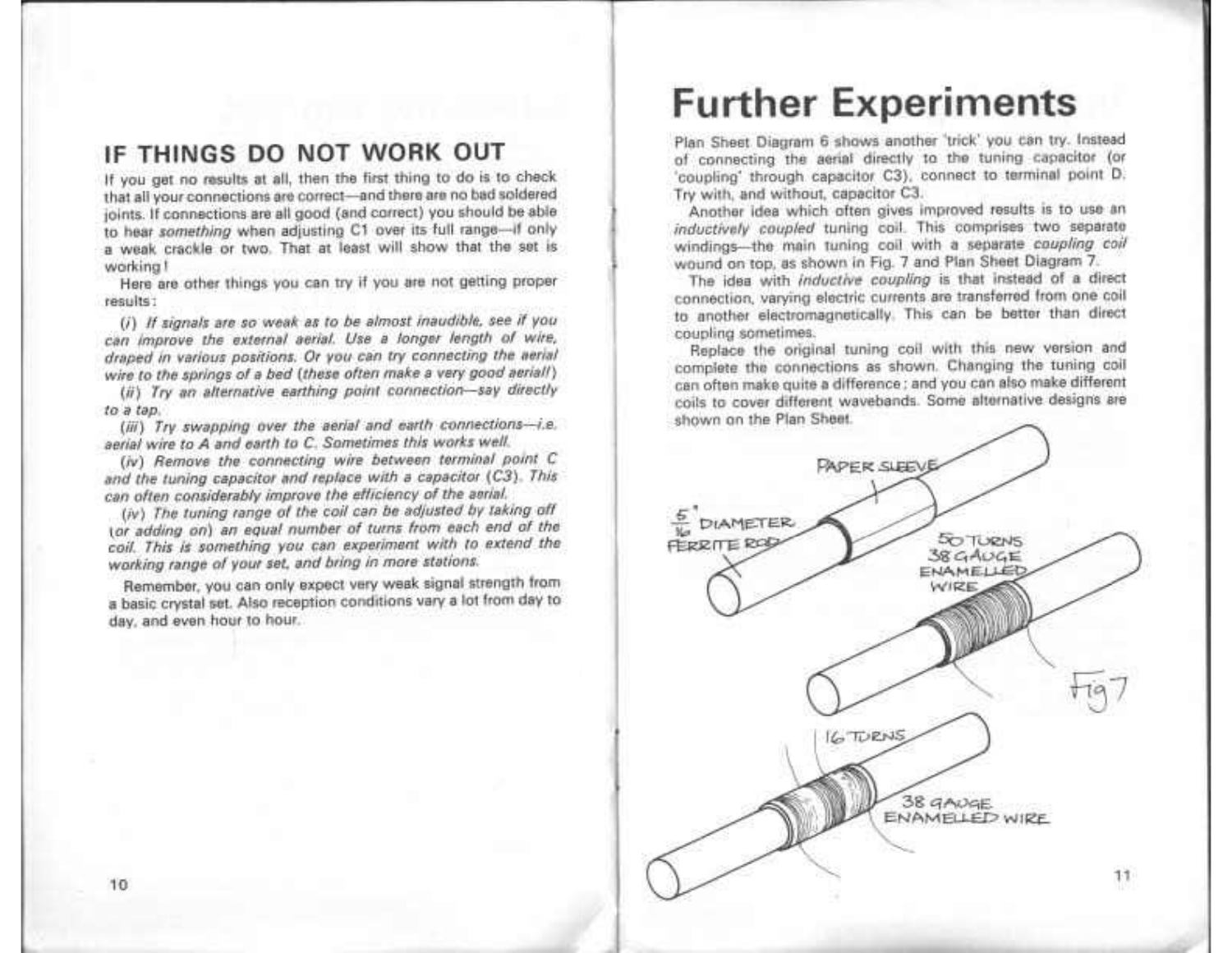# Improving<br>the Crystal Set Improving<br>the Crystal Set<br>Once you have got your basic crystal set to work. it is obviously

Once you have got your basic crystal set to work, it is obviously<br>worthwhile thinking about getting some more volume out of it<br>This can be done by adding an *amplifier stage* as shown in Plar<br>Sheet Diagram 8. The additiona Show you have got your basic crystal set to work. It is obviously<br>worthwhile thinking about getting some more volume out of it<br>This can be done by adding an *amplifier stage* as shown in Plan<br>Sheet Diagram 8. The additiona Once you have got your basic crystal set to work, it is obviously<br>worthwhile thinking about getting some more volume out of it<br>This can be done by adding an *amplifier stage* as shown in Plar<br>Sheet Diagram 8. The additiona This can be done by adding an *amplifier stage* as shown in Plar<br>Sheet Diagram 8. The additional components required are a<br>potentiometer (VR), a capacitor (C4), a transistor (TR) and a<br>resistor (R). Almost any type of aud potentiometer (VM), a<br>resistor (R). Almost an<br>value of the resistor se<br>critical. The potention<br>amplifier stage to work plifier stage to work.<br>Audio' means something that works at hearable or 'audible Frequencies-much lower frequencies a means of adjusting the<br>critical. The potentiometer provides a means of adjusting the<br>amplifier stage to work.<br>"Audio" means something that works at hearable or 'audible<br>requencies-much

Audio' means something that works at hearable or 'audible<br>requencies—much lower frequencies than radio signals. Some<br>transistors are designed specially to operate at 'audio' frequencies<br>others at 'radio' frequencies.<br>The p transistors are designed specially to operate at 'audio' frequencies;<br>others at 'radio' frequencies. Audio' means something that works at hearable or 'audible<br>quencies—much lower frequencies than radio signals. Some<br>nsistors are designed specially to operate at 'audio' frequencies<br>ters at 'radio' frequencies.<br>The potentio

transistors are designed specially to operate at 'audio' frequencies<br>others at 'radio' frequencies.<br>The potentiometer is mounted in the spare hole K in the Paxolir<br>panet, spindle side downwards. Disconnect the wire joining terminal point E to H. Then wire up the circuit as shown on Plan<br>Sheet Diagram 8. Use the following as a check: net, spindle side downwards. Disconnect the wire joining<br>minal point E to H. Then wire up the circuit as shown on Planeet Diagram 8. Use the following as a check:<br>Connect one terminal tag on the potentiometer to E.<br>Connect

Connect one terminal tag on the potentiometer to E.

Connect the other end terminal tags on the potentiometer to<br>the "common" line. Connect the other end terminal tags on the potentiometer t<br>e 'common' line.<br>Connect capacitor C4 to the centre tag on the potentiomete Connect one terminal tag on the potentiometer to E,<br>Connect the other end terminal tags on the potentiometer to<br>the "common" line.<br>Connect capacitor C4 to the centre tag on the potentiometer<br>and the other lead of the capac

Connect capacitor C4 to the centre tag on the potentiometer<br>and the other lead of the capacitor to terminal bolt F, making sun<br>it is the right way round (plus marked on capacitor to potentiometer) and the other lead of the capacitor to terminal bolt  $r$ , making sun<br>it is the right way round (plus marked on capacitor to potentiomete<br>lag).<br>Connect the resistor (R) between terminal bolts F and H.<br>That leaves the trans tag).<br>Connect the resistor (R) between terminal bolts F and H. Connect capacitor C4 to the centre tag on the potentiometer,<br>and the other lead of the capacitor to terminal bolt F, making sure<br>it is the right way round (plus marked on capacitor to potentiometer<br>tag).<br>Connect the resis

Connect the resistor (R) between terminal bolts F and H.<br>That leaves the transistor to be connected to the circuit. Here it is<br>very important to be able to identify the leads correctly. Transistor<br>have three wires emergin

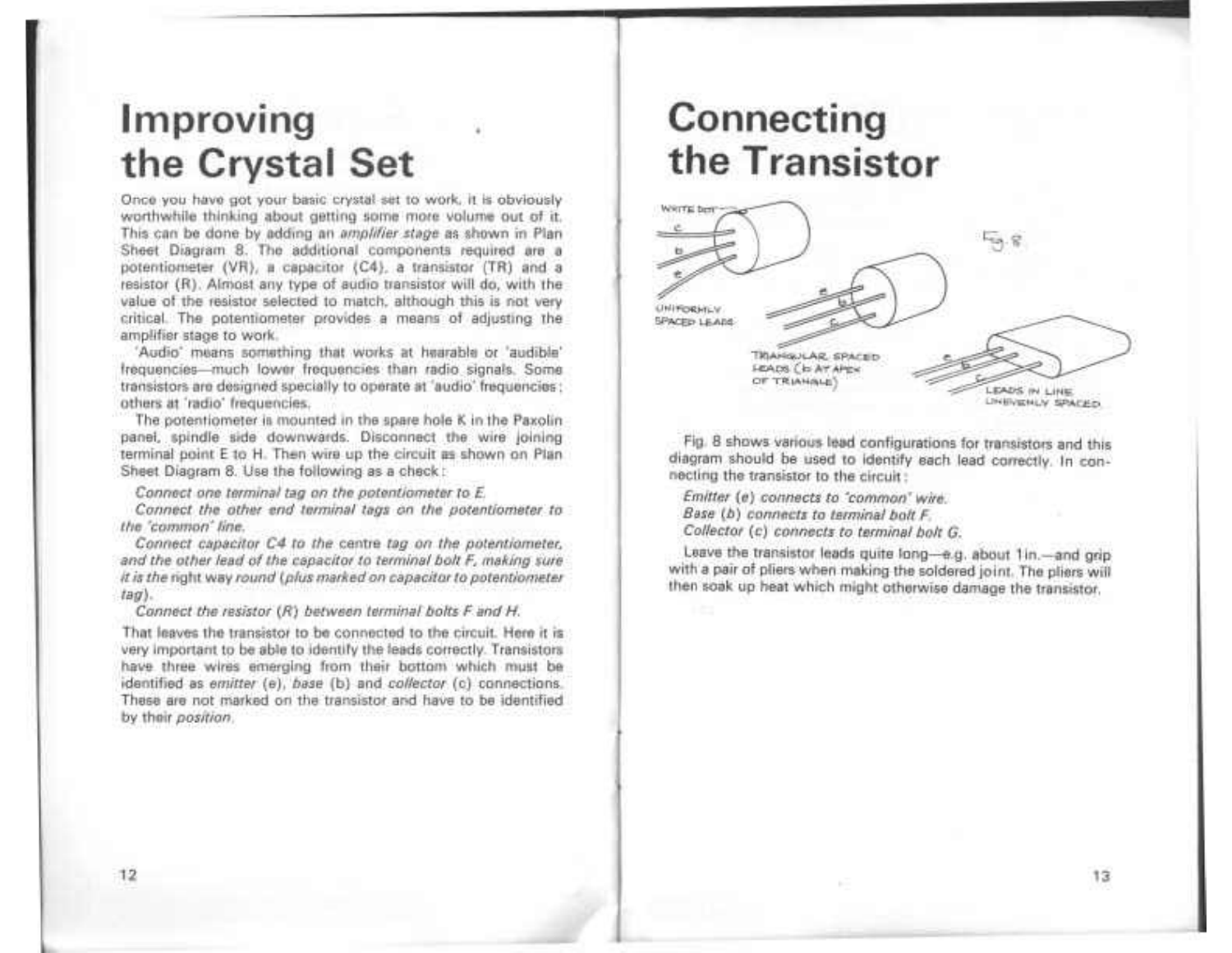## FINAL CONNECTIONS FINAL CONNECTIONS<br>The "phones in this case (high impedance type again) connect to

The "phones in this case (high impedance type again) connect to<br>terminal bolts *G and H.* To work, this circuit also requires a battery. **FINAL CONNECTIONS**<br>The "phones in this case (high impedance type again) connect to<br>terminal bolts *G and H*. To work, this circuit also requires a battery<br>which can be 4 $\frac{1}{2}$ , 6 or 9 volt. Battery connections are made terminal bolts  $G$  and  $H$ . To work, this circuit also requires a battery, which can be  $4\frac{1}{2}$ , 6 or 9 volt. Battery connections are made to H and the common line, as shown. **INAL CONNECTIONS**<br>e 'phones in this case (high impedance type again) connect to<br>minal bolts *G and H*. To work, this circuit also requires a battery<br>hich can be 41, 6 or 9 volt. Battery connections are made to be<br>d the co

and the common line, as shown.<br>The *polarity of the battery is most important.* Using a firansistor (as specified in the components list), the *positive* of ine *polarity of the battery is most*<br>transistor (as specified in the compon<br>battery connects to the *'common'* line The *polarity of the battery is most important*. Using a PNP<br>The *polarity of the battery is most important*. Using a PNP<br>transistor (as specified in the components list), the *positive* of the<br>battery connects to the *com* 

transistor (as specified in the components list), the *positive* of the<br>battery connects to the *'common'* line.<br>The *polarity* of the diode is also important. The 'plus' end of the<br>diode is identified by a red marking on the 'red' end must connect to terminal bolt D. Check this before connecting up the battery. The *polarity* of the diode is also important. The 'plus' end of the diode is identified by a red marking on the glass envelope. Thus the 'red' end must connect to terminal bolt D. Check this before connecting up the batt

If an NPN transistor is used, then the polarity of the battery must reversed (plus to terminal bolt H); and also the diode must be<br>If an NPN transistor is used, then the polarity of the battery must<br>reversed (plus to termi If an NPN transistor is used, then the polarity of the battery must<br>be reversed (plus to terminal bolt H); and also the diode must be<br>connected the other way round.(red end to terminal bolt E).\*<br>Most common types of trans

the reversed (plus to terminal bolt H); and also the diode must be<br>connected the other way round. (red end to terminal bolt E).<sup>\*</sup><br>Most common types of transistor you can buy in this country are<br>known as PNP type. They wor Most common types of transistor you can buy in this country are<br>known as PNP type. They work in the same way as an NPN type<br>transistor, except that their plus and minus connections are the<br>other way round.<br>In this final ci known as PNP type. They work in the same way as an NPN type transistor, except that their plus and minus connections are the other way round.<br>In this final circuit, the potentiometer VR will act as a *volume control*. Norm

shown as PNP type. They work in the same way as an NPN type<br>transistor, except that their plus and minus connections are the<br>other way round.<br>In this final circuit, the potentiometer VR will act as a *volume*<br>control. Norm control. Normally it will only be necessary to adjust it initially for can then be left in this position to give maximum volume with any<br>other signal tuned in.

**FINAL CONNECTIONS**<br>
The main based with the space and the control to the main of the space of the space of the space of the space of the space of the space of the space of the space of the space of the space of the space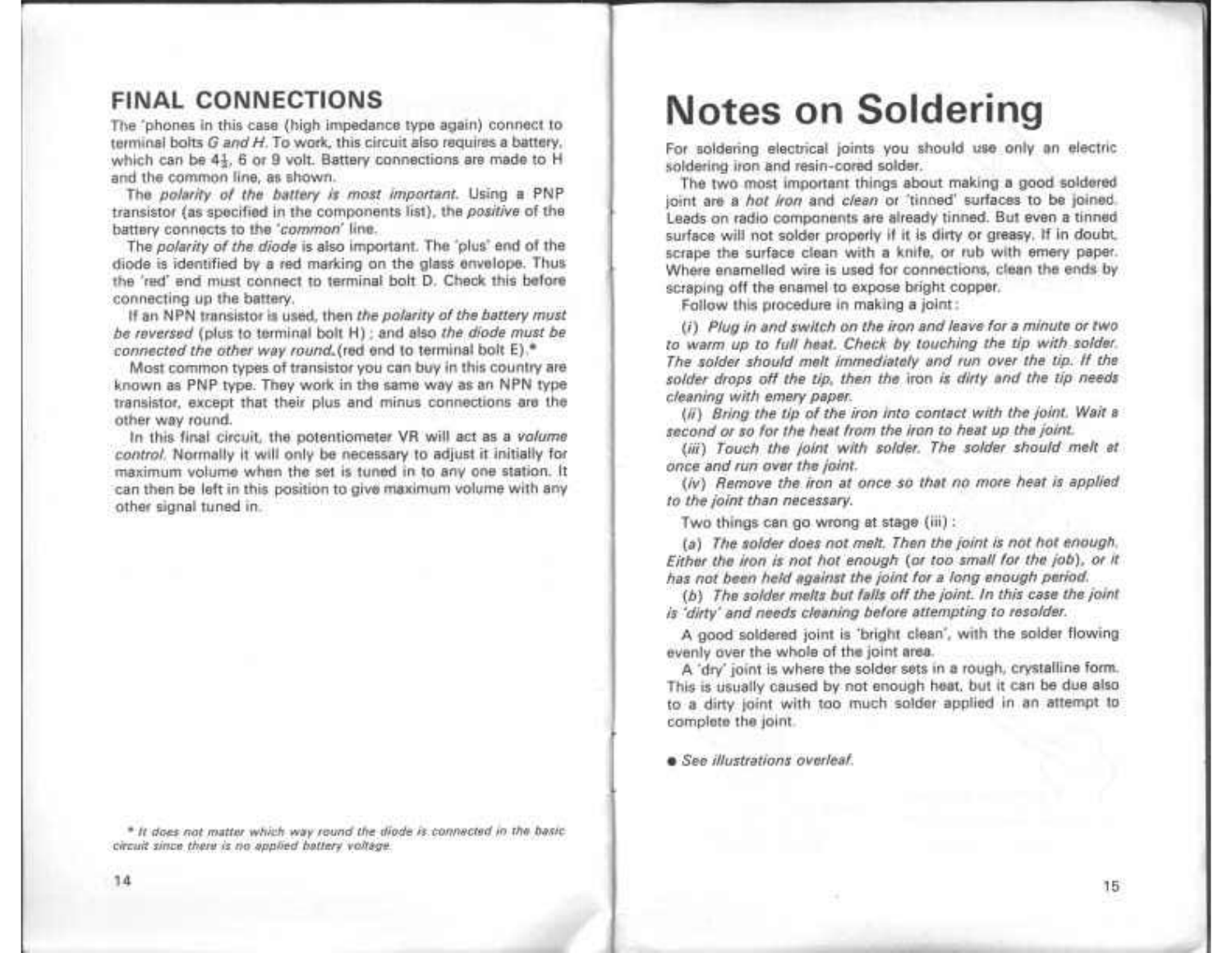

**1.** Full size layout pattern of Paxe<br>Holes A and B are drilled 1/16in. 1.Full size layout pattern of Paxolin panel.<br>Holes A and B are drilled 1/16in.<br>Holes C, D, E, F, G and H are drilled 3mm Holes A and B are drilled 1/16in.<br>Holes C, D, E, F, G and H are drilled 3mm.<br>Hole G drilled to fit variable capacitor mounting Hole H drilled to fit potentiometer mounting.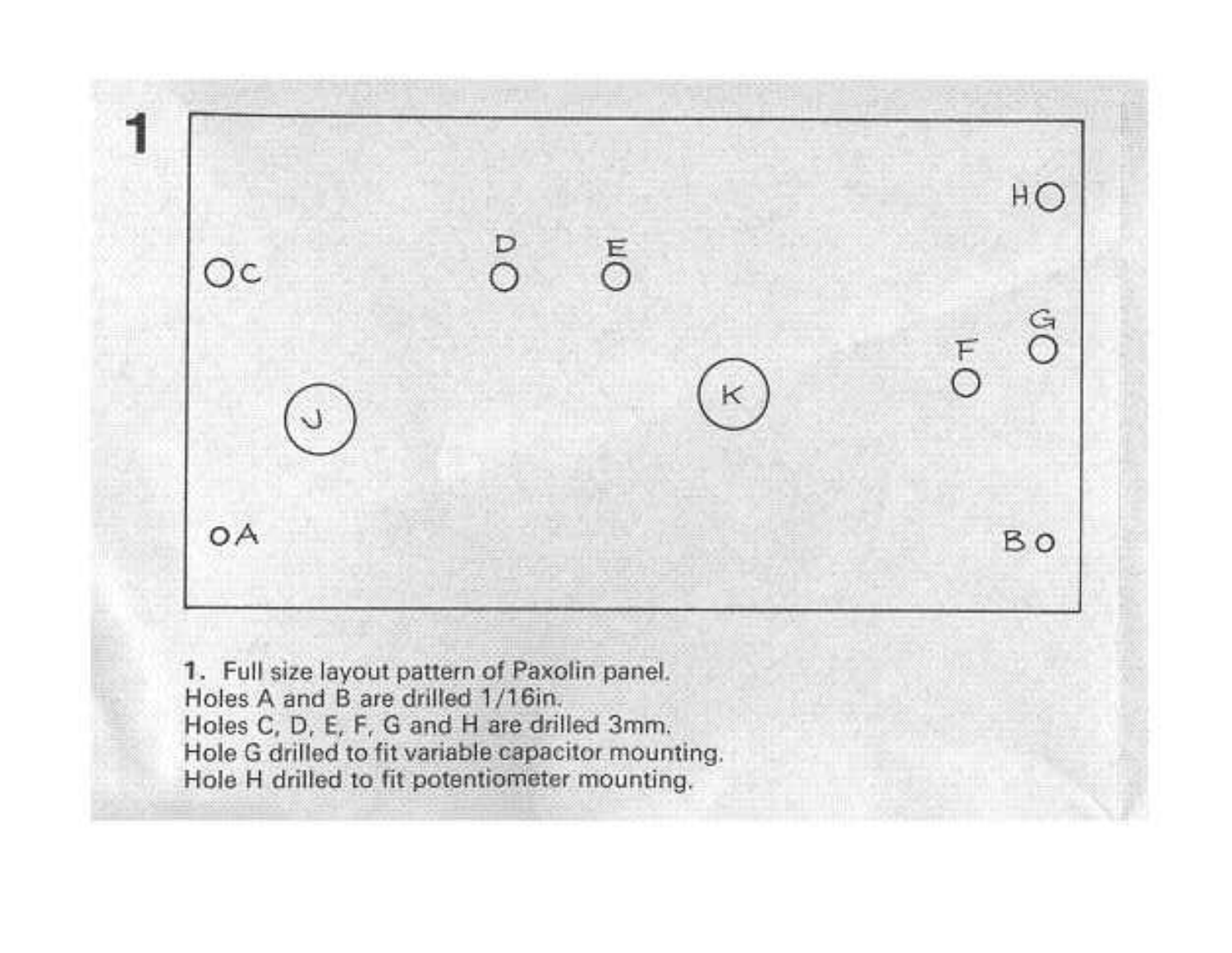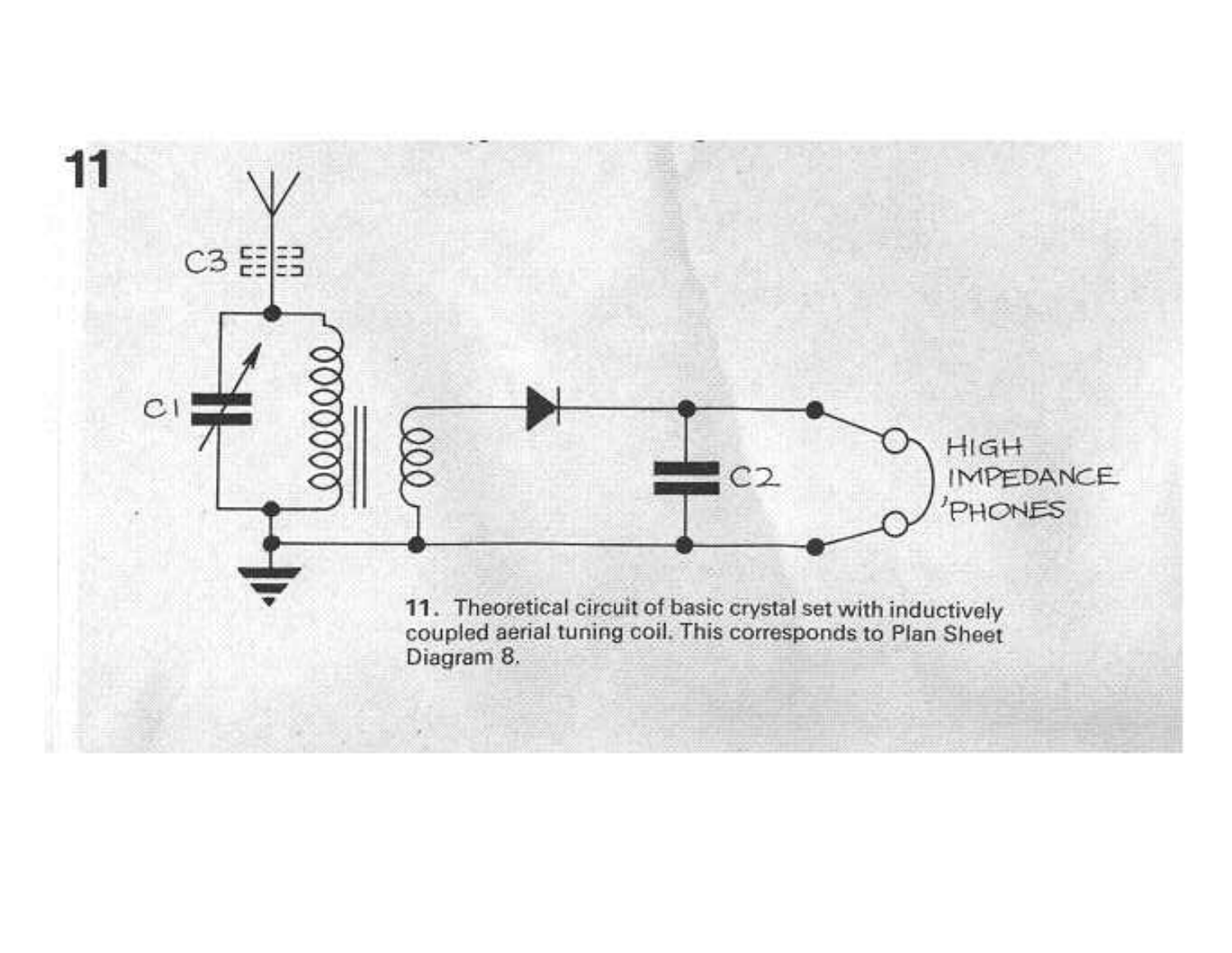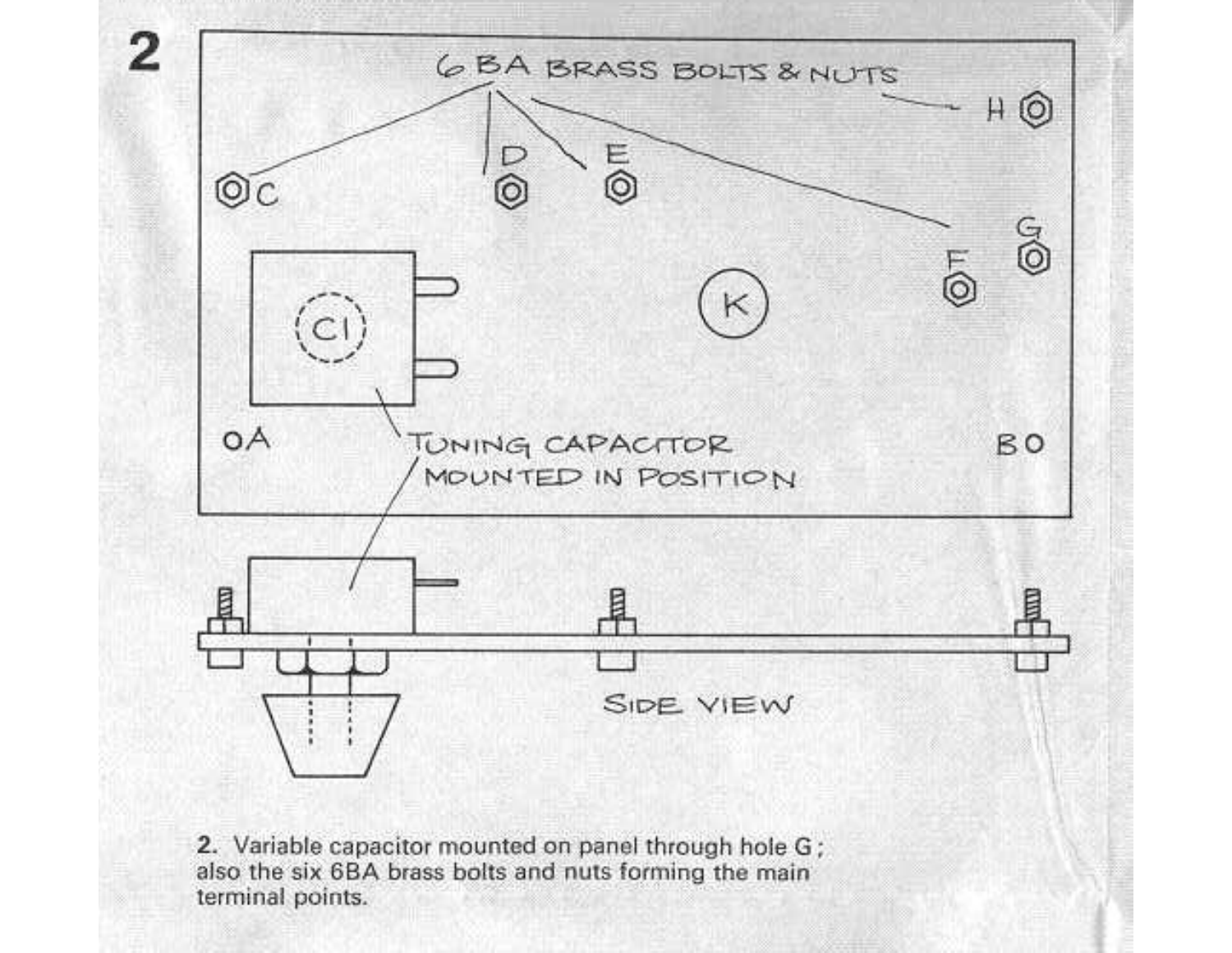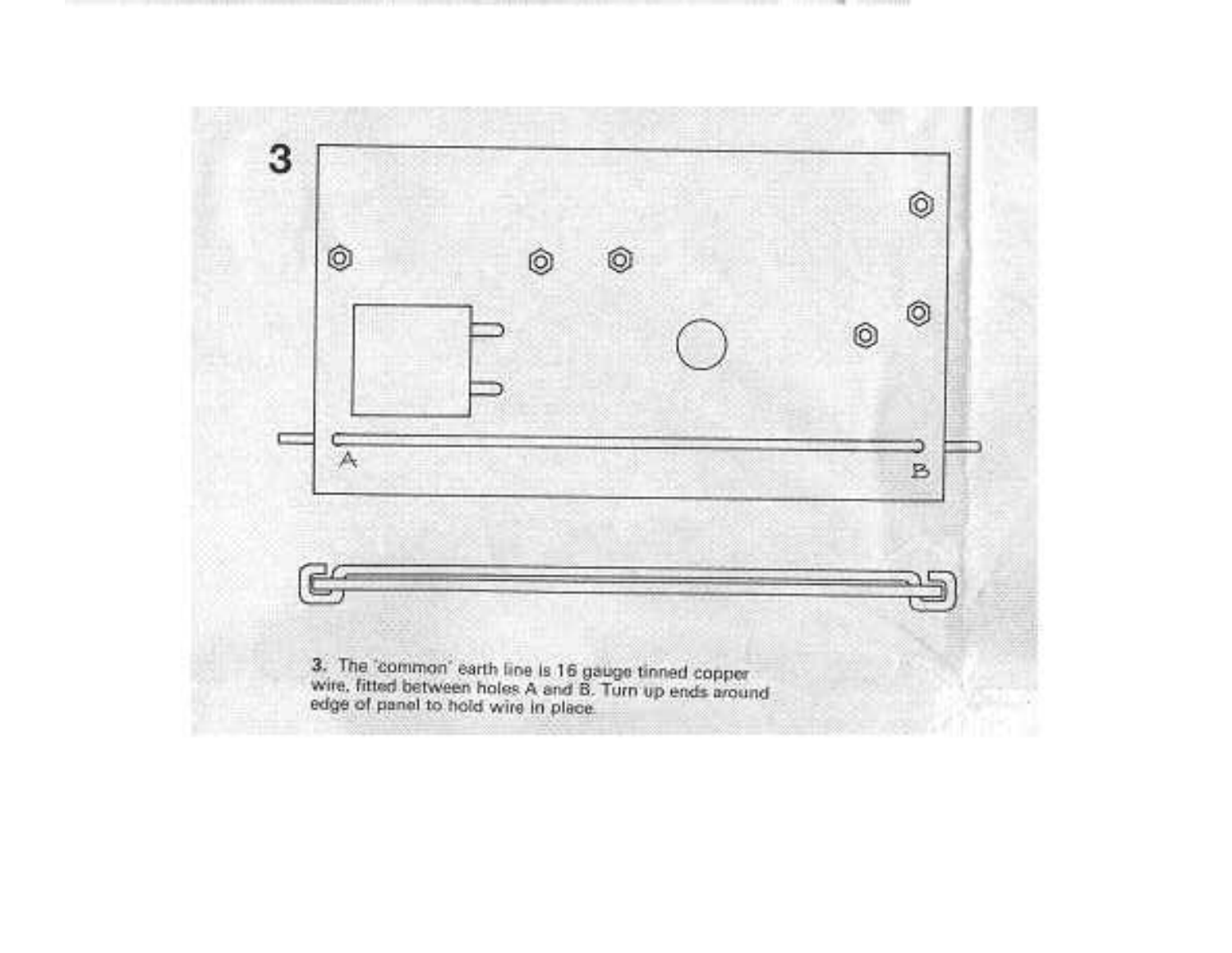

4. The tuning coil is mounted on the Paxolin panel in<br>this position, secured with sealing wax. Ferrite rod must be free to slide for adjustment of tuning range.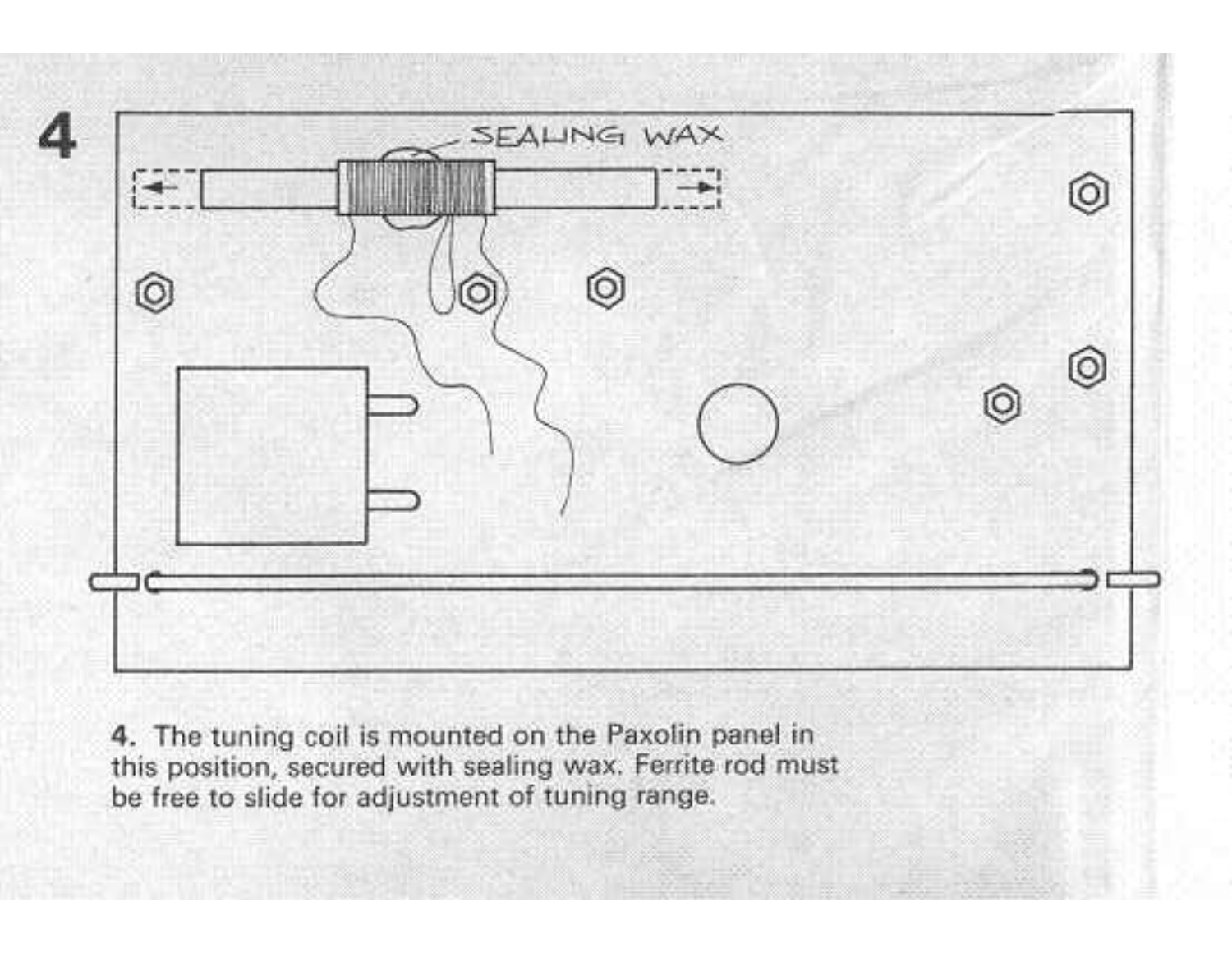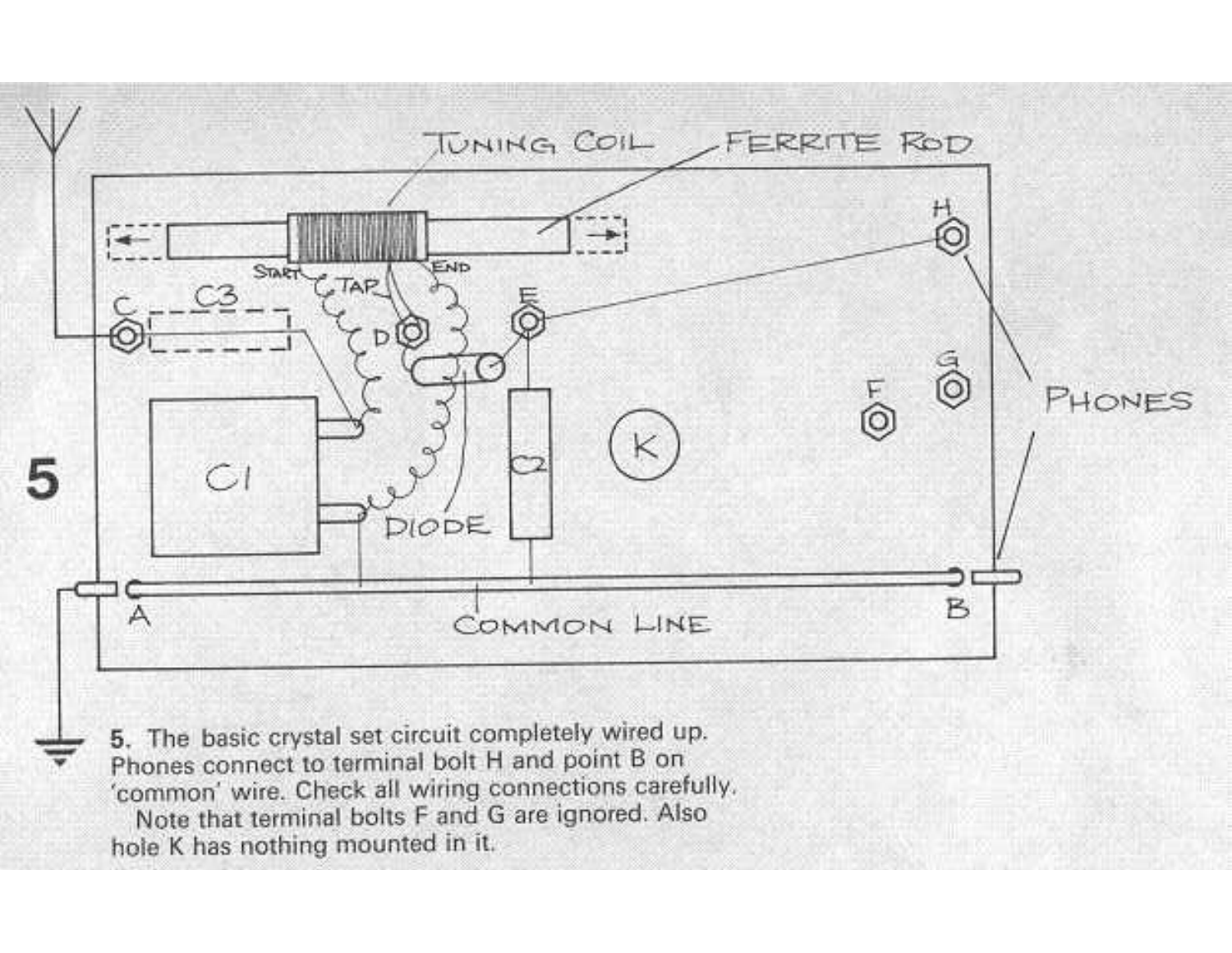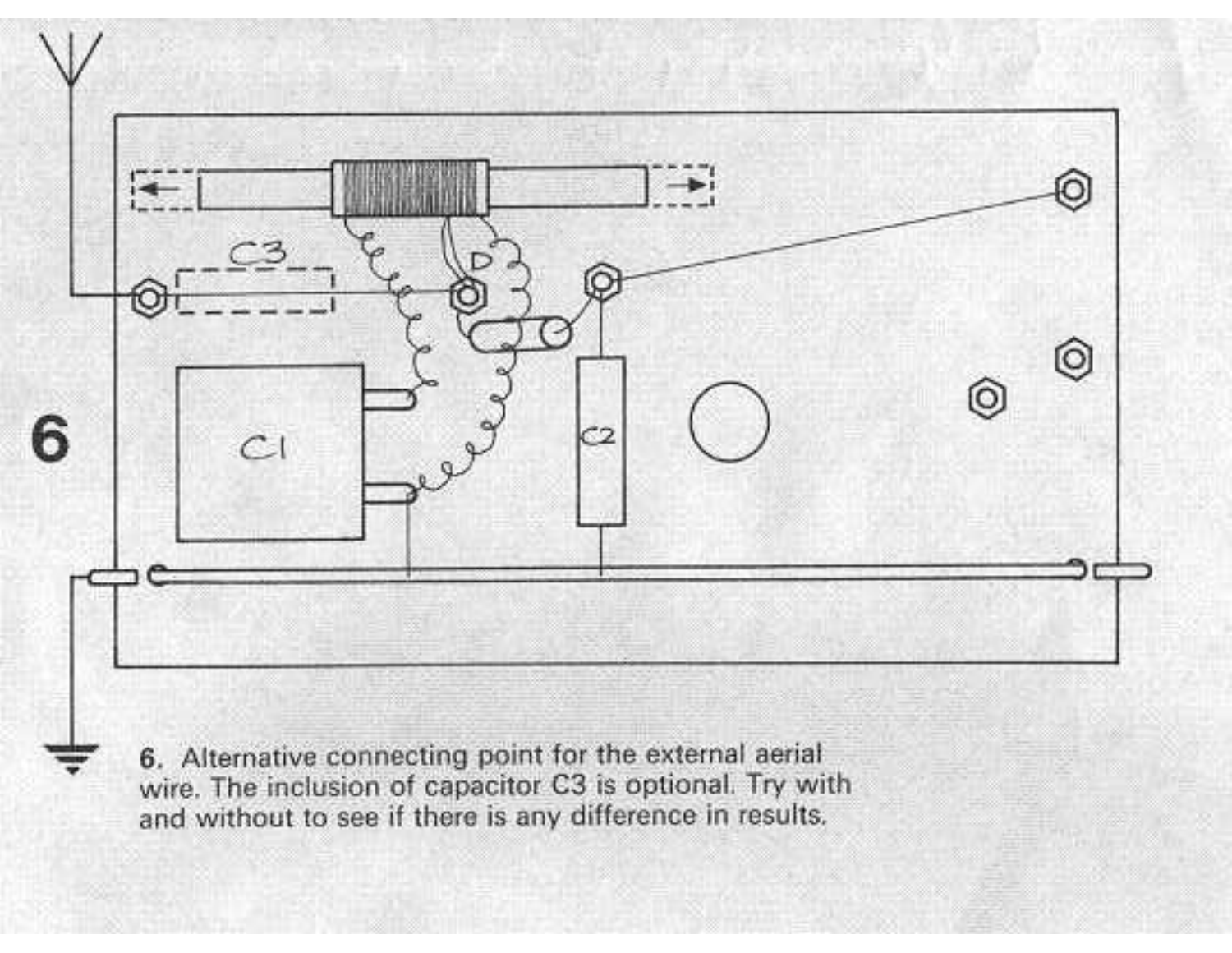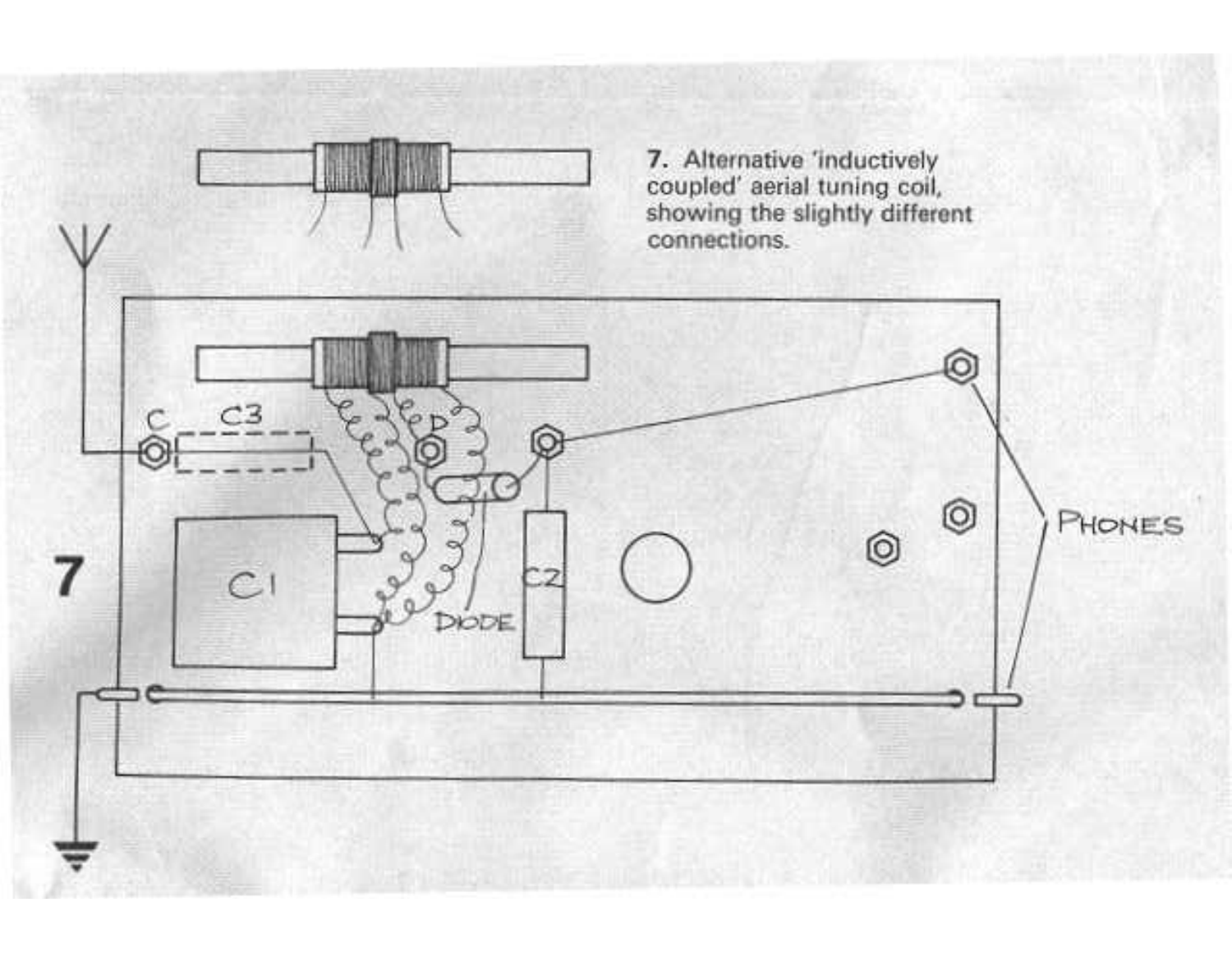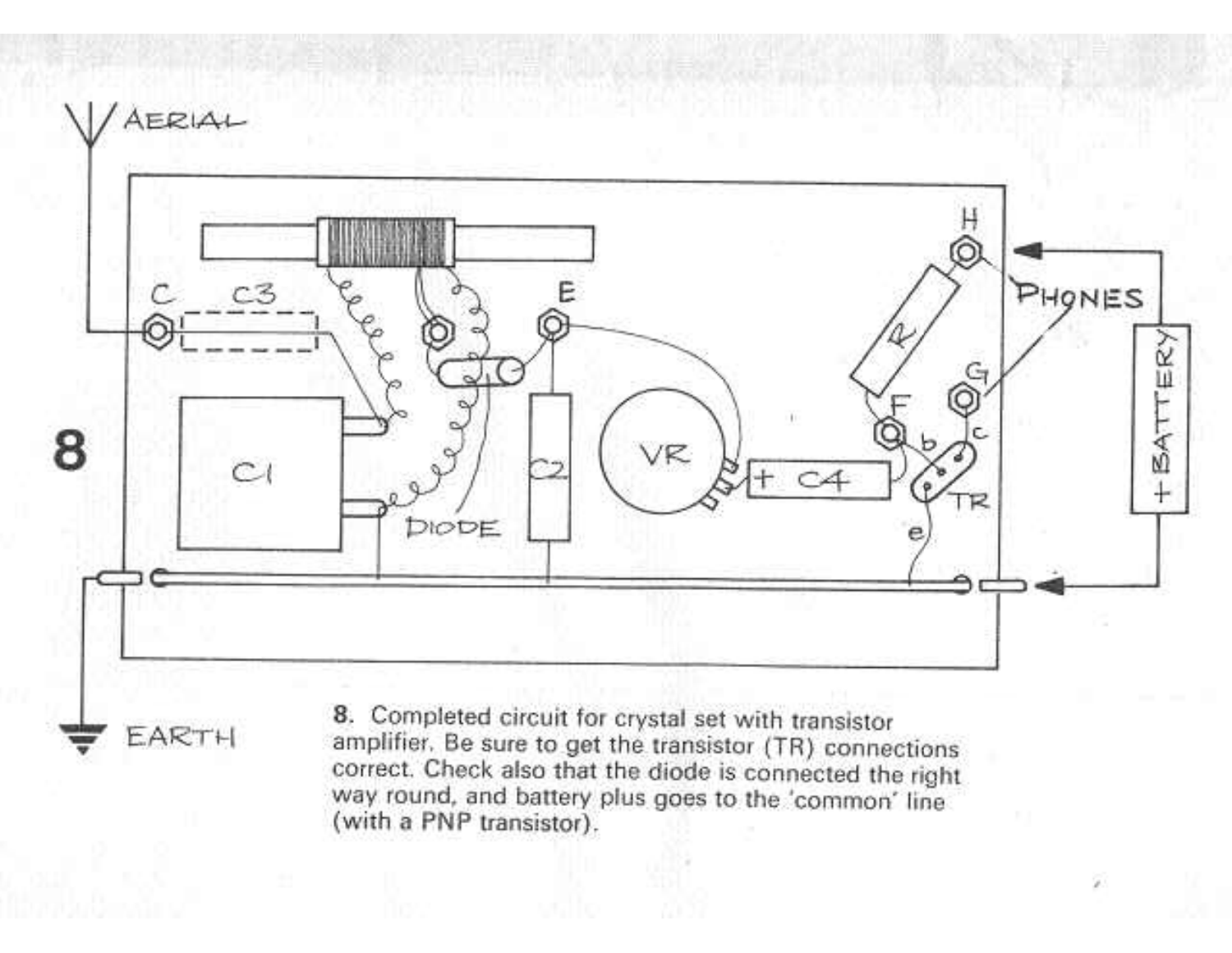9 A. 350 or 500 pF variable capacitor<br>single airspaced type, miniature —single airspaced type, miniature.<br>size. A. 350 or 500 pF variable capacitor<br>
- single airspaced type, miniature<br>
size.<br>
B. Alternatively, 250 pF or 150/750 350 or 500 pF variable capacitor<br>—single airspaced type, miniature<br>size,<br>Alternatively, 250 pF or 150/750<br>pF postage stamp type mica

- Alternat<br>pF pos<br>trimmer. B. Alternatively, 250 pF or 150/750<br>pF postage stamp type mica<br>trimmer.<br>C. Diode GEX 34 or equivalent.<br>(Virtually any miniature diode
- C. Diode GEX<br>(Virtually ar<br>will work.)<br>Capacitors:<br>D. C2---001 uF will work.)<br>Capacitors:

- **D.** C2- $-001 \mu$ F<br>**E.** C3-220 pF.
- 
- F.  $C4-8$   $\mu$ F electrolytic.
- F. C4—8 µF electrolytic.<br>G. Potentiometer: VR—1 megohm.
- g. Potentiometer: VR—1 megohm.<br>H. Transistor: OC71, OC72, or equi-H. Transistor: OC71, OC72, or equi-<br>valent.
- I. High impedance headphones or deaf aid earpiece (preferred).
- 

**A.** 350 or 500 pF variable capacitor **9.** 28 or 38 gauge enamelled copper-<br>
single airspaced type, miniature wire (for winding serial tuning coils),<br>
size, <br> **B.** Alternatively, 250 pF or 150/750 Sizes as specified on th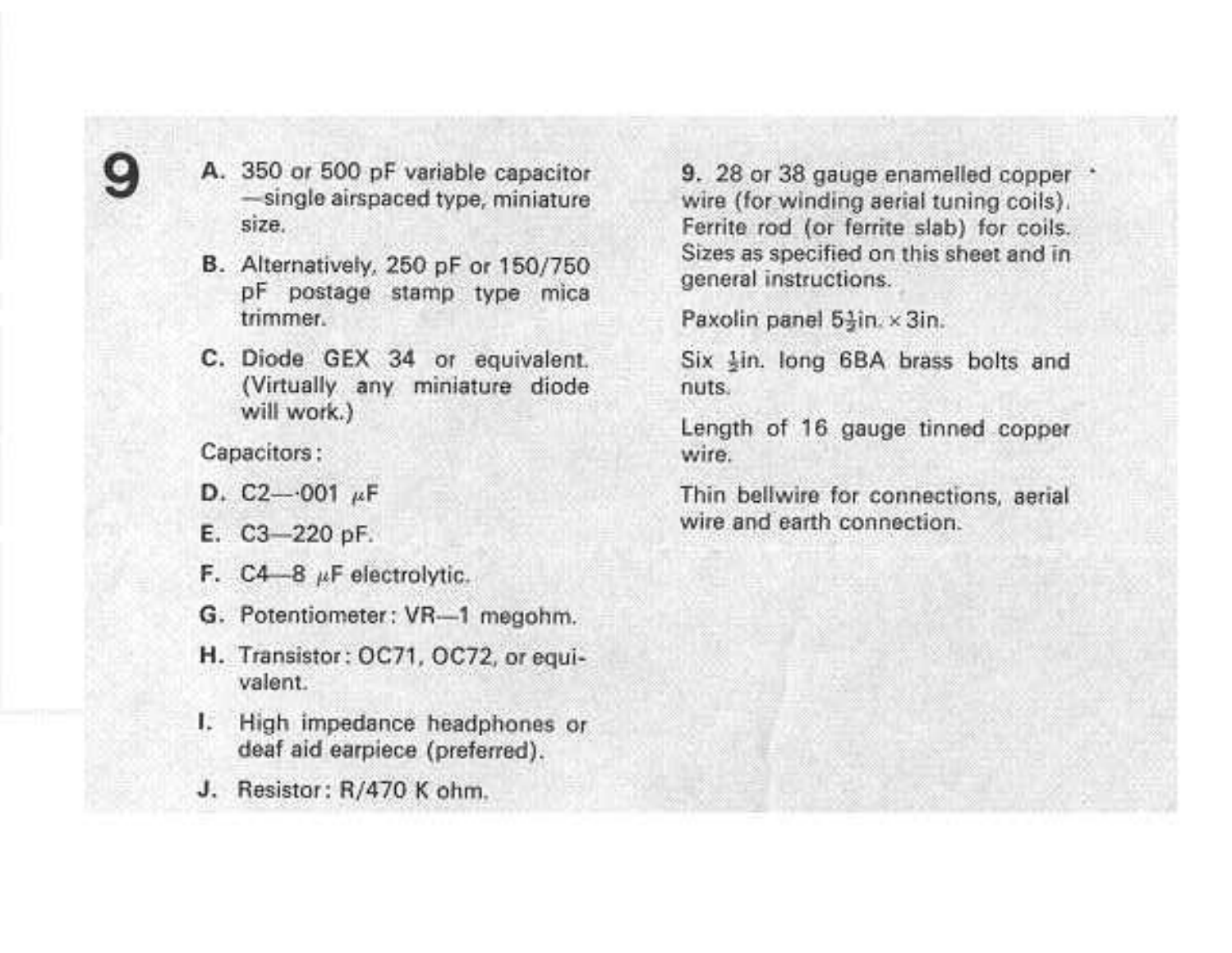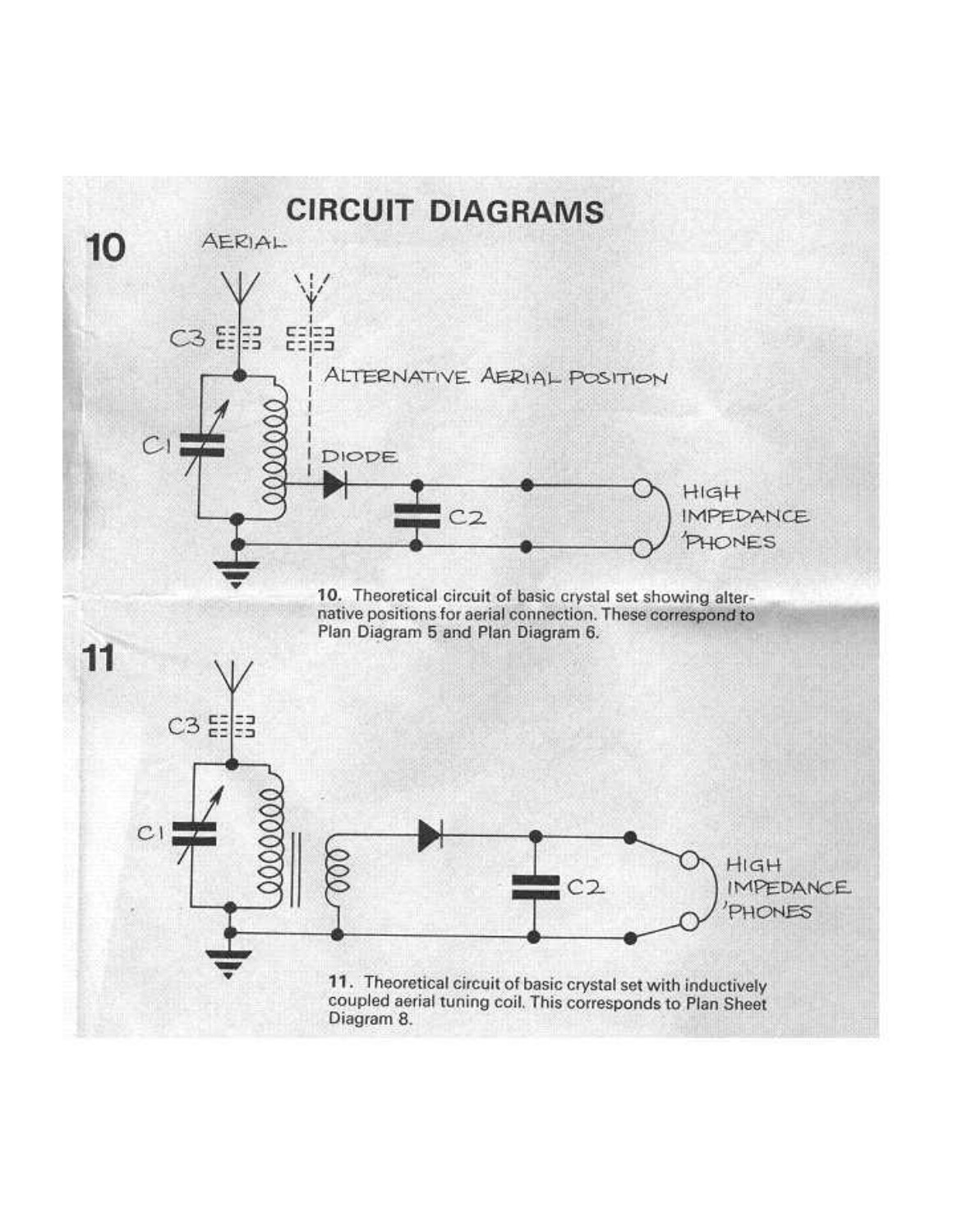# **COMPONENTS REQUIRED**

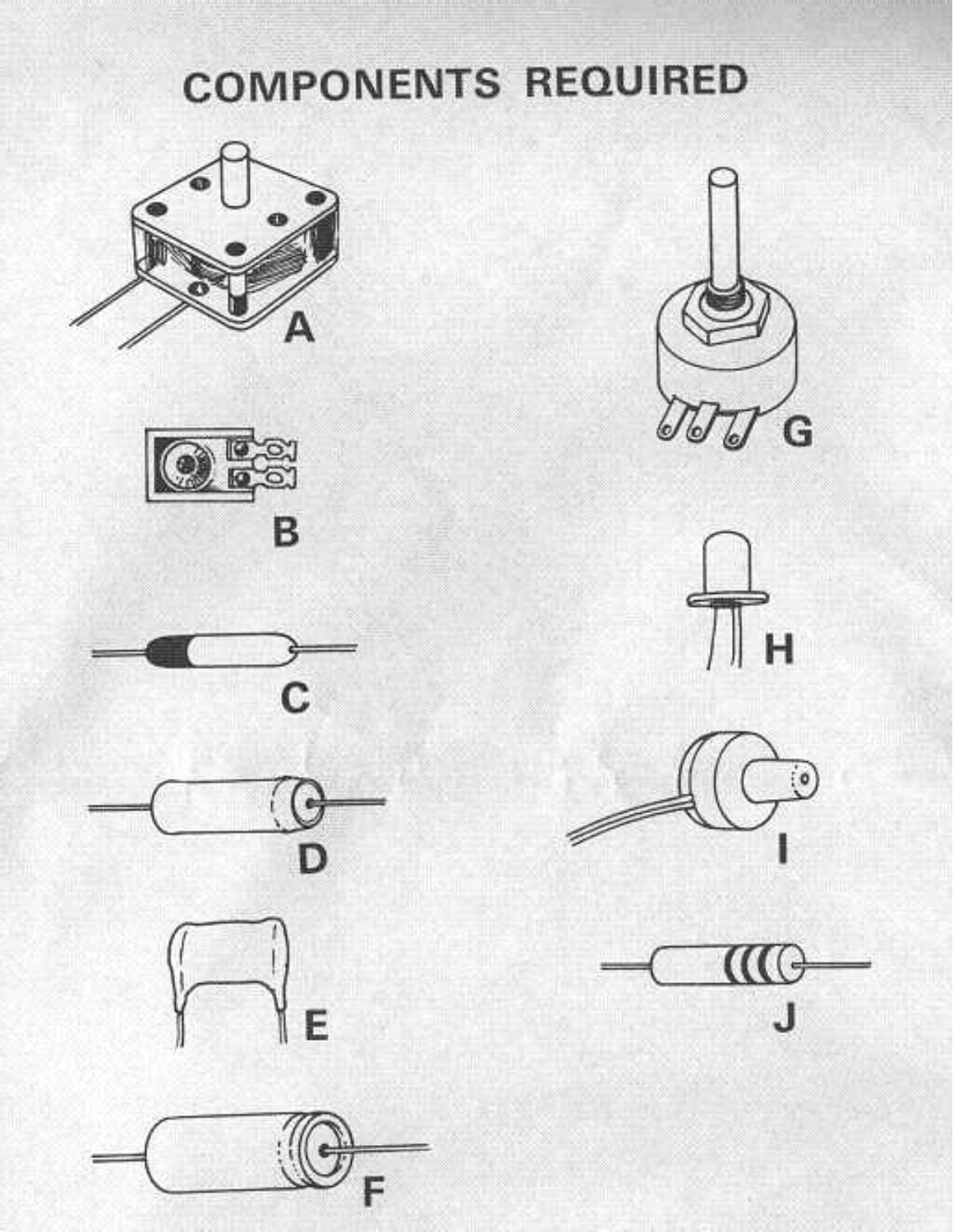## **ALTERNATIVE DESIGNS** OF AERIAL TUNING COILS

Here are some further winding details for aerial coils in case you cannot readily obtain the ferrite rod diameter size and wire sizes previously specified. All are designed to 'match' a tuning capacitor of 350 to 500 pF value.

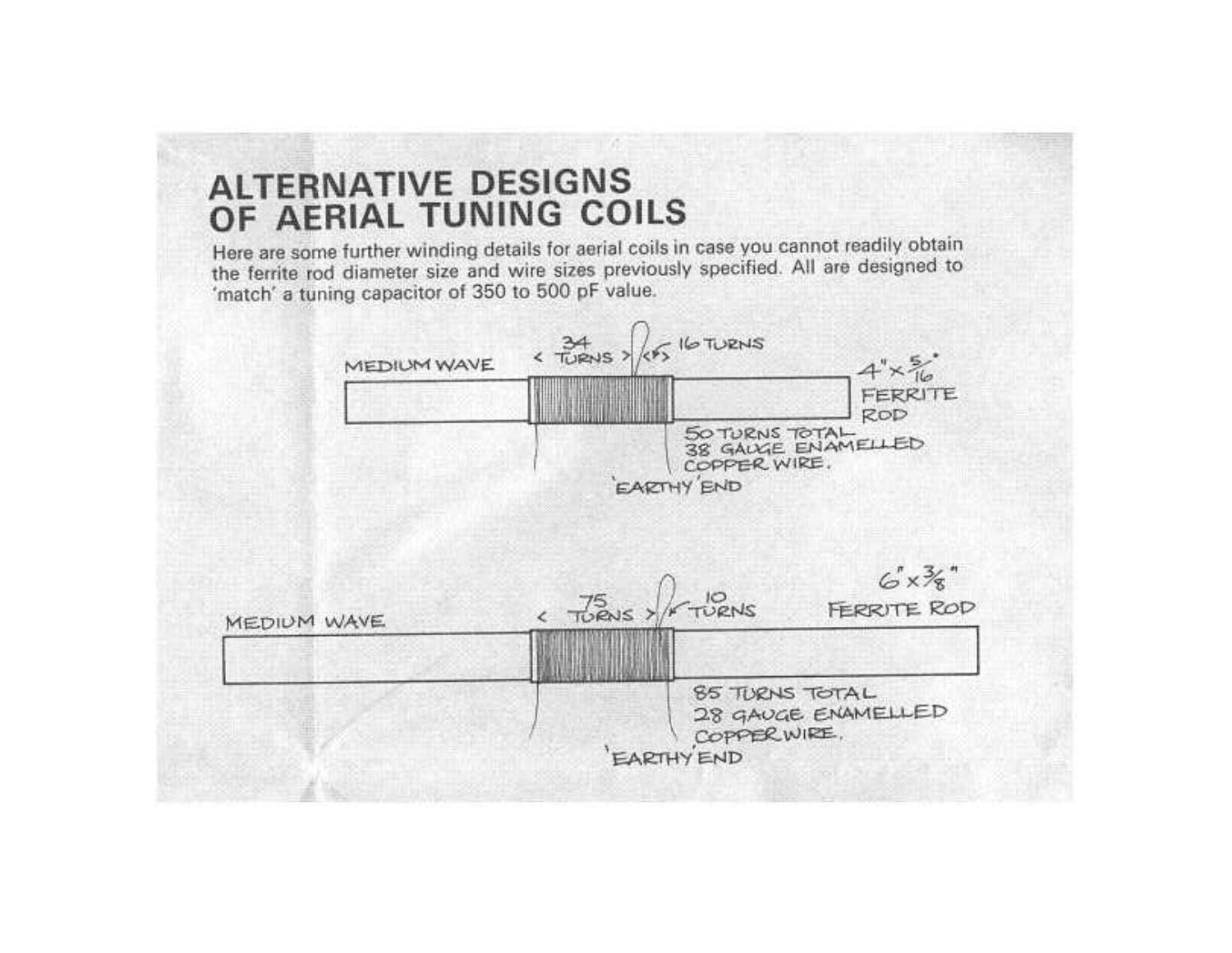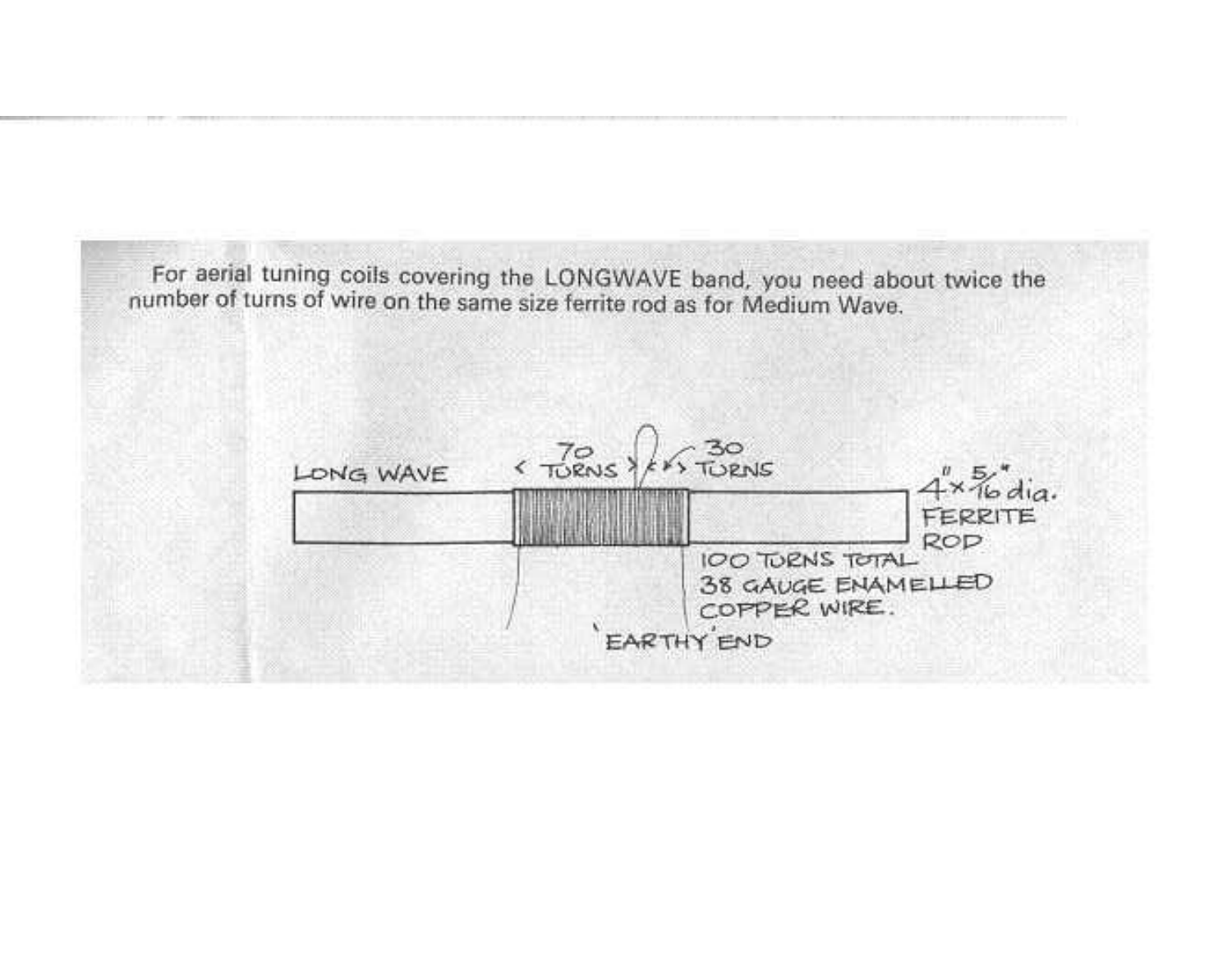To cover the SHORT WAVE band very few turns are required on the tuning coil and these should be 'open' wound. That is, instead of each turn being laid close to each<br>these should be 'open' wound. That is, instead of each turn being laid close to each To cover the SHORT WAVE band very few turns are required on the tuning coil and<br>these should be 'open' wound. That is, instead of each turn being laid close to each<br>other there should be a space equal to the wire thickness To cover the SHORT WAVE band very few turns are required on the tuning coil and<br>these should be 'open' wound. That is, instead of each turn being laid close to each<br>other there should be a space equal to the wire thickness other there should be a space equal to the wire thickness, or slightly greater, between<br>each turn. The best tapping point is found by experiment. Alternatively you can try<br>inductive coupling, using a single turn for the co inductive coupling, using a single turn for the coupling coil, positioned by trial and error



If you find that the results obtained with your set are poor, or you live in an area where<br>adio reception is known to be poor, you may find it necessary to purchase a ready If you find that the results obtained with your set are poor, or you live in an area where<br>radio reception is known to be poor, you may find it necessary to purchase a ready<br>wound aerial coil. Make sure you use it with the If you find that the results obtained with your set are poor, or you live in an area where<br>radio reception is known to be poor, you may find it necessary to purchase a ready-<br>wound aerial coil. Make sure you use it with th If you mid that the results obtained with your set ale poor, to you hve in an area where<br>radio reception is known to be poor, you may find it necessary to purchase a ready-<br>wound aerial coil. Make sure you use it with the wound aerial coil. Make sure you use it with the correct size and type of ferrite rod, and<br>also a tuning capacitor of matching range. Not all aerial coils are designed for 350 pF<br>or 500 pF tuning capacitors.<br>Remember, howe